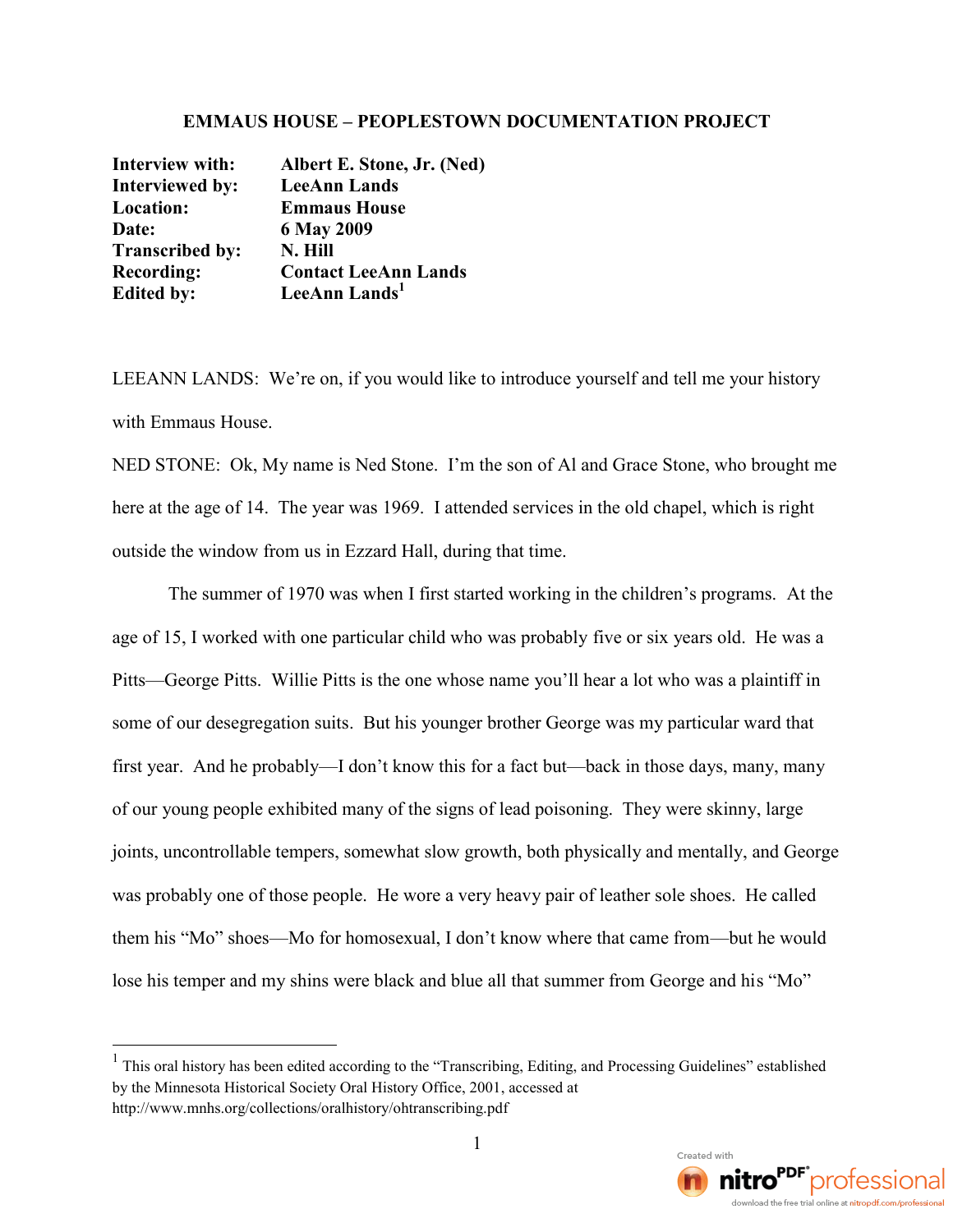shoes. So it doesn t sound like a very **baomhissum** on the ergeinwasing, do obviously a lot more to it than that, stuff that kept me coming opportunity that I got a paid opp**oare** note yn the myneganid i he al dianyished my high school and that was a wonderful experience for me. T several doors that Emmaus House has opened, but I sort of dri lot as a teenagef,danideld saow a p from church services. I came ba year old. I was again involved in the summer program, this tin

When I graduated from Emory in the spring of 1979, I was about shothmand still remember my first day as an intern. Gene I plan for a community organization. I can t remember what it w needed to be discussed at **So**nwsedelroasbed the agther veenand Freath Street, who mese I can t remembend rwight thild whad A some more discuss closed the tavern Colveshellin edge.  $\log d$  we deack here at 4:00 ligg otthe moring. up at 7:00 the next morningy t**besatda wraws os kill alsongluign min/s/we** lg had staff meeting, went to work in the kindergaartseno, Idhehopesrsnown, who well he-ssomething and a police officer, had his knee stitched u and hit his aknbere behand tore it back up again. I took him over t knee bandaged up. That took until the middle of the afternoon discuss the rest of his proyjewoet. hald the imik dpreonbad pathimo on the after progralmdon t remember thalbuxtel ywalse and ye minding the telephon until 1.1: **Bout 5:00 that afternoon**, one of our local families got they were rushing up and down the shasts adhasting seach lother pwords that is the steak and the steak and the police units until the steak and the steak and the steak and the steak and the steak and the steak and the stea came. Finally we got that done, and I sat at  $t$ ulmait l $0$ douenstkilthere fr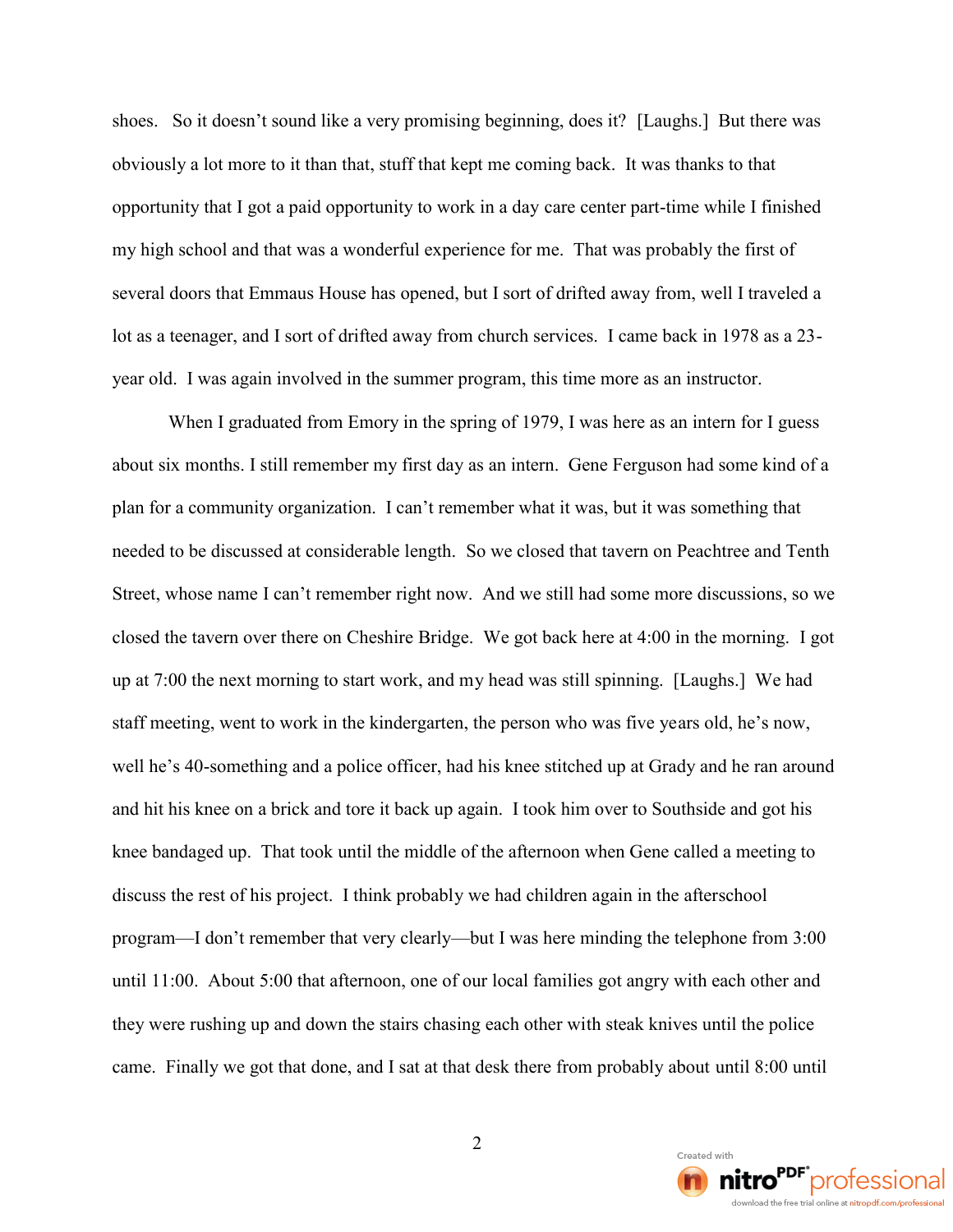11:00 when it was time to vacuum up and go to bed. And I was glad to get in bed. [Laughs.] That was my first day on staff at Emmaus House.

LANDS: Where were you guys sleeping at that time?

STONE: We were sleeping in the old Poverty Rights Office building which was torn down. Columbus Ward and I were roommates. Charlotta Norby was there at the same time. A guy by the name of Michael Pine Carlson, a rather skinny person from Wyoming, somewhat cadaverous in appearance, and everybody of course called him "pine box." So that was us back in the late 1970s.

I continued after I started graduate school at Georgia Tech. I continued being active in the youth programs through about 1982. I would pick the children up for Sunday school Sunday morning. Of course many of our people were dispersed due to Model Cities and so forth. A lot of traditional Peoplestown residents ended up in the East Lake area, which we called "Little Vietnam" at the time. It's considerably gentrified since then.

LANDS: Are you calling it "Little Vietnam" because of the residents or because or because of the appearance or—?

STONE: Because of the level of violence. But I lived in Decatur at the time so I would pick up some of the kids in my own vehicle, bring them down here, and then I'd grab the van and pick up the rest of them. I did that at 7:00 every Sunday morning for quite awhile. This, of course, was also the time of the Atlanta child murders.

I had a group of kids that I would take out on Saturday afternoon and we would go fishing. We would go to Piedmont Park or Lullwater Park at Emory University or wherever. We did a little bit of Bible study, but it was mostly just hanging out. And for several months there, I spent all week knowing that on Saturday afternoon I would be taking these kids out. And

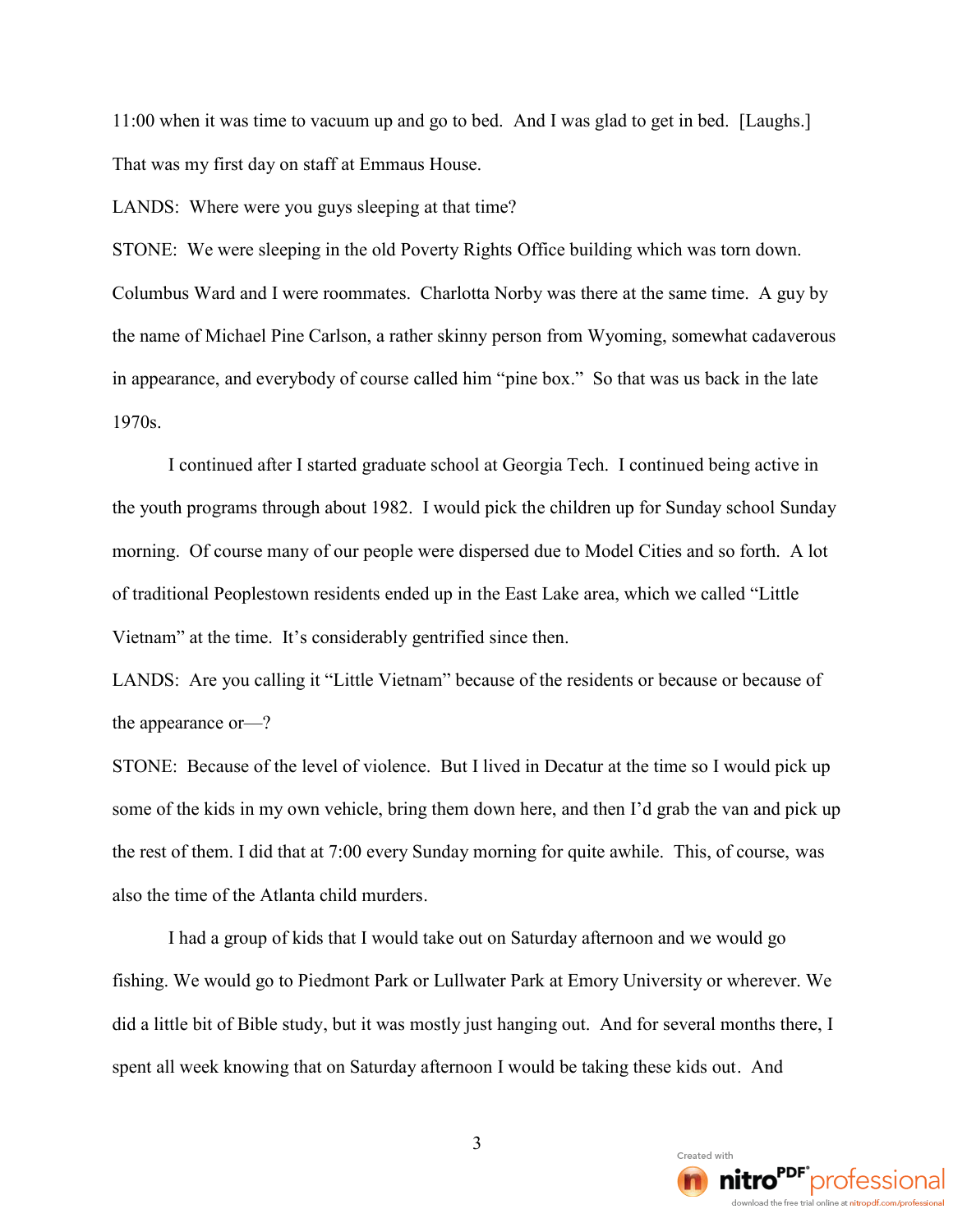everywhere I went, people would assume that I was the child murderer. You know, plainclothes policemen, private citizens, everybody would come up to me and want to know what my business was going around with these children. In one case, this was right in front of the entrance to Lullwater in Emory University, very upper-middle class neighborhood, one child ran away from me. I chased him, tackled him in somebody's front yard, and took him back to the group and then we went down to the park and started having a Bible lesson. And of course, the police came up—I had just absolutely scared the living spit out of some old lady who had been looking out of her front window and saw this white man tackling a young black boy and carrying him off. [Laughs.]

LANDS: So how did they check your credentials? Did they call Emmaus House? STONE: I think when they caught up with me, we were all sitting down in a group and I had my little pocket Bible out and we were doing a lesson and I was able to introduce myself. I don't think I even had to show them my ID or anything. People were probably less paranoid then they are now in general, pre-9/11, but the tension in Atlanta was extremely, extremely high.

The scariest incident that I had was over in Grant Park where a young man came up to me with a switchblade knife open and wanted to know what my business was. And at the time, the young men in Grant Park were from Cabbagetown community and they had a reputation for getting high on everything under the sun and prostituting themselves in Grant Park. It was a world-class chicken hawk center at the time. Other than having switchblade knife out, he wasn't very assertive, but he was the kind of person you could expect to get real crazy real quick. That was one of the worst.

One time in Grant Park, an eight-year old child picked up a pay phone, and he said, "Police, this white man is going to snatch me." [Laughs.] I liked to have died. Of course, he

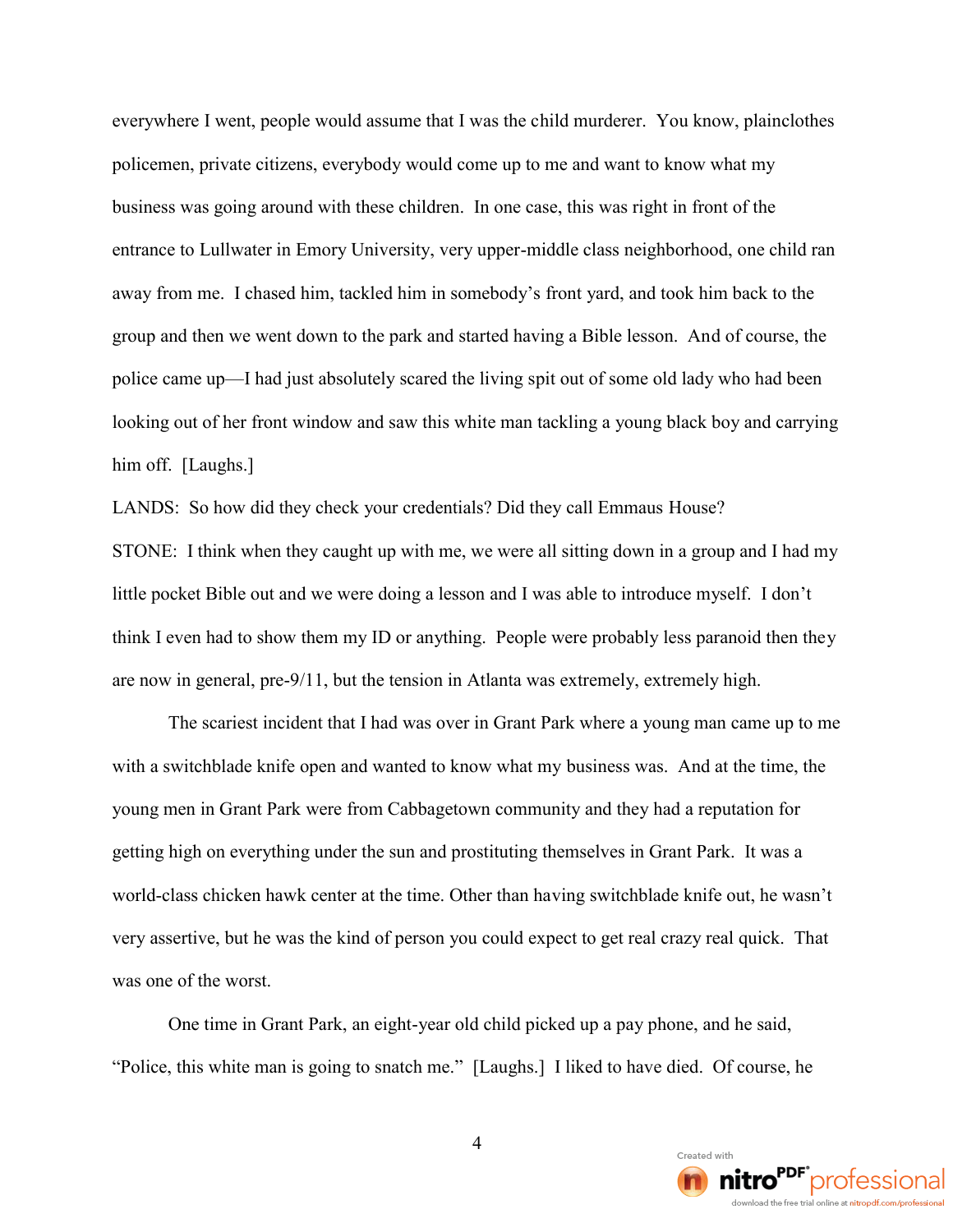didn't have a dime or anything; there was nobody on the other end. He was just making a joke. LANDS: But the child murders really pervaded the culture then.

STONE: Yes. I mean, these children had nightmares about people coming in their windows, and when they told me about them, I started having those same nightmares so I was tremendously worried about these kids, but I was tremendously worried about my own safety as well. One family -- the Gay family -- it was the younger Gay brother who was my story with the telephone. You know, the mother had very little idea of when I left and when I came back. On the other hand, [o]ne of my charges was May Helen Johnson's son, and if I was 20 minutes late, which of course our little group ran on CPT, if I was 20 minutes late, May Helen would just be climbing the walls. She would be so worried about us, so quite a varied little group there. There was one person, Phyllis Gay, she would have been about six or seven at the time, she was the younger daughter of that family and I keep up with her and we talked a little bit awhile back about how much she enjoyed going fishing. She had no idea at the age of six or seven what kind of stress and what kind of threats I was under, which is good. She had her own threats. I guess I'm proud of myself that I kept that from the kids, but it was a very dangerous time. LANDS: The kids that were in your charge, they weren't afraid of you?

STONE: No, oh no, not at all. They were hardly scared of anything. Of course that made me even more worried because they were exactly the extra-brave, extra-intelligent children at the age of about 12 or 13 who were exactly the ones being preyed on. Most of them males, 10 or 13, Phyllis, the six-year old girl was the youngest.

LANDS: So, you'll have to remind me, that's 1978, 1979 when the child murders were going on?

STONE: The child murders started in about 1978 or1979, but it was quite awhile before people

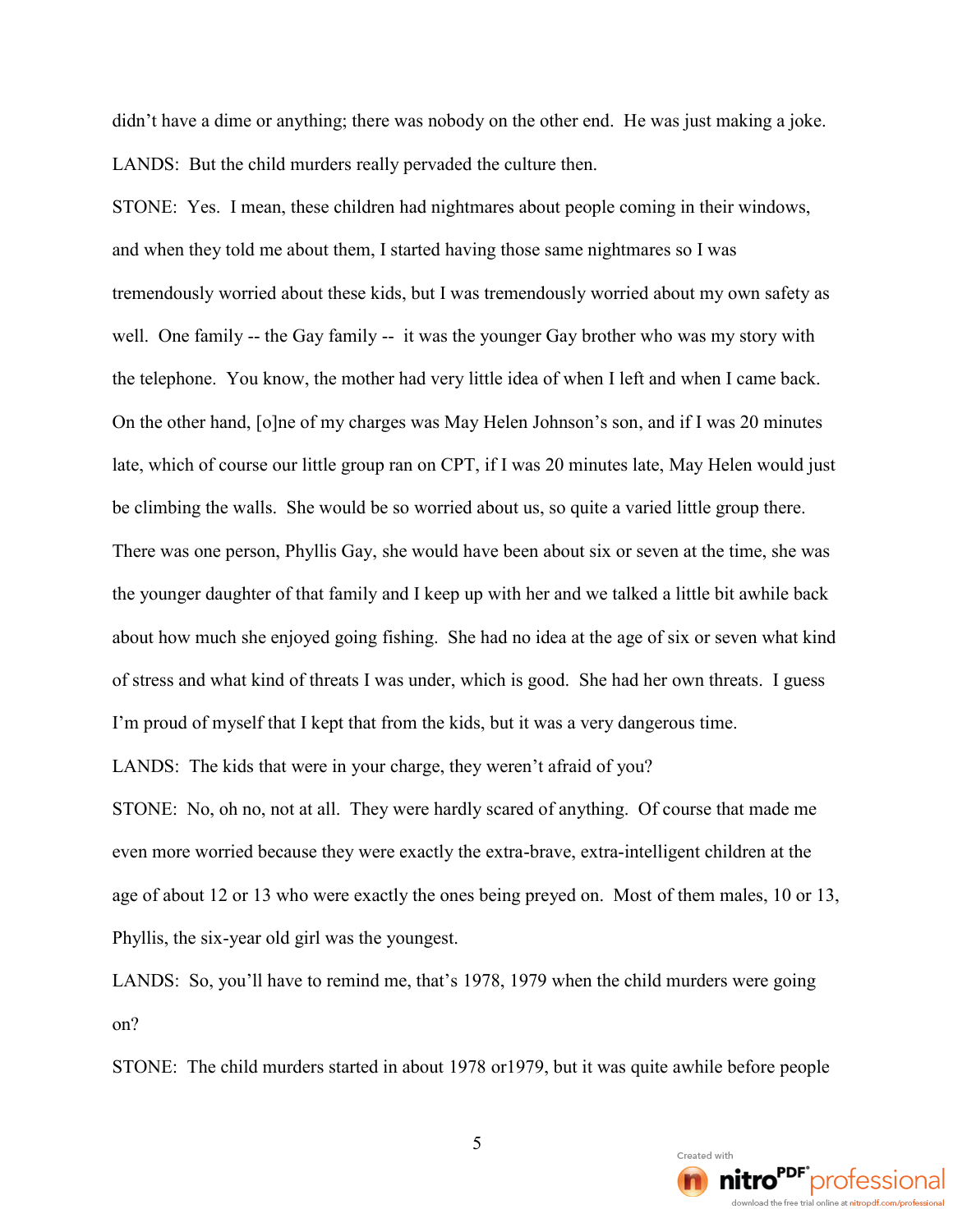realized that the problem existed.<sup>2</sup> The tension was really for about a year and that would have been roughly from the spring of 1981 until Wayne Williams was caught in the spring of 1982. LANDS: OK. And you're working in the kids' programs the whole time, in 1981, 1982? STONE: Yes, yes. It's not a formal program. It's basically my own little group that I just would pick them up on Saturday afternoons and carry them wherever, and do my driving for the Sunday school on Sunday morning.

LANDS: So at the time was there, so there would have been the formal afterschool program at Emmaus?

STONE: To my knowledge, yes.

LANDS: And there wasn't necessarily a weekend program?

STONE: I don't recall any weekend programming at the time.

We had a lot of Danish people on staff back then. Charlotta Norby, who is a couple of years younger than I, at the age of about 17 picked up the phone book and saw "Emmaus," and she remembered some kind of other group that she called "Emmaus" and she called up and started volunteering. And as I say, she was on staff over at the Poverty Rights Office at the same time I was. And she started bringing her friends in and we had Danish people here almost constantly from about 1978 or 1979 through 1989 when I left for Colorado. And I don't recall many after that, but of course, I wouldn't have kept up with them at that point.

I completed graduate school in 1982 and traveled for quite a while, came back here in 1984 and was somewhat involved, but less so. I went to Colorado in 1989 and came back in 1996.



<sup>&</sup>lt;sup>2</sup> The murders referenced here occurred from 1979 to 1981.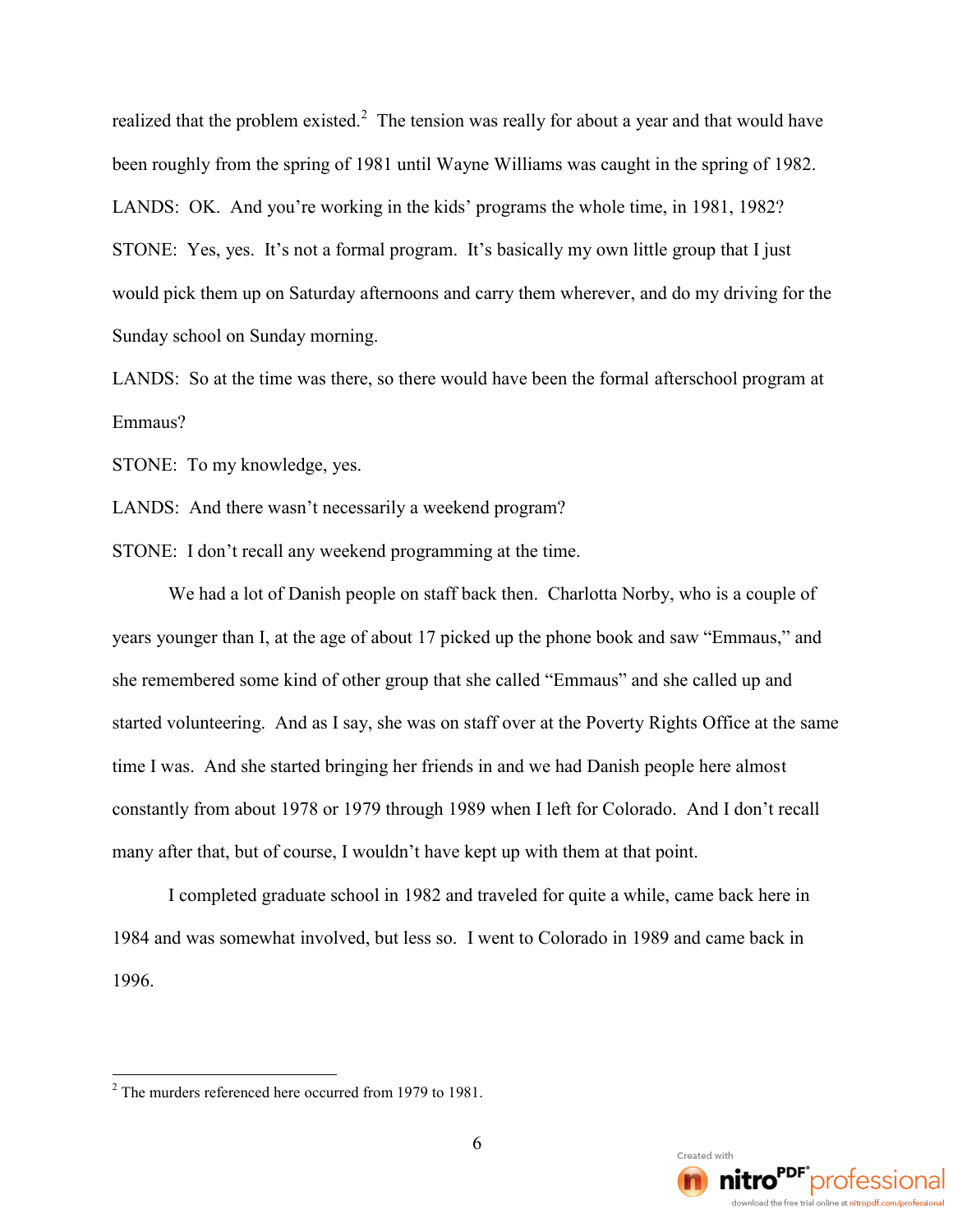With regards to the Danish people, there's a wonderful story about how the children were talking about how mean and prejudiced white people were and one of our interns said, "But I'm white, and I'm not like that." And they said, "You're not white—you're Danish." [Laughs.] LANDS: So where does the woodshop come in this?

STONE: The woodshop comes in considerably later. There's some stuff I need to talk about between then. Bishop Frank Allen started a program here in the fall of 2001 doing primarily woodturning, that is using lathes to make ground things. This is part of his group called "Work of our Hands" which is part of a Volkschule program—the people's school—which teaches spiritual awareness through arts and crafts. I came in the fall of, excuse me, in the winter of 2002, and we had younger children who weren't able to participate in the woodturning so I started making very simple projects, birdhouses that they could nail together, and the older children started getting interested in that. I particularly had some girls, age 10 to 13, who were particularly interested and very skilled. I mean I would just really love to have the opportunity to let girls do something that a lot of people didn't think was part of their skill set, but which they really did such a good job with. So I had several girls, one after the other, from 2002 through about 2006 or 2007 thereabouts. My program has gotten more complicated and it goes with the older kids, and I've got more boys in the last couple of years. But for many years, I had some wonderfully talented girls and that was great.

In 2002 our then Vicar, Debbie Shew, asked me to make a Lenten cross for them and you can still see that one up in the chapel, and I supervised kids in making that cross. Started making a lot of other crosses, and that's still something we do a lot of but that was our primary focus for many, many years.

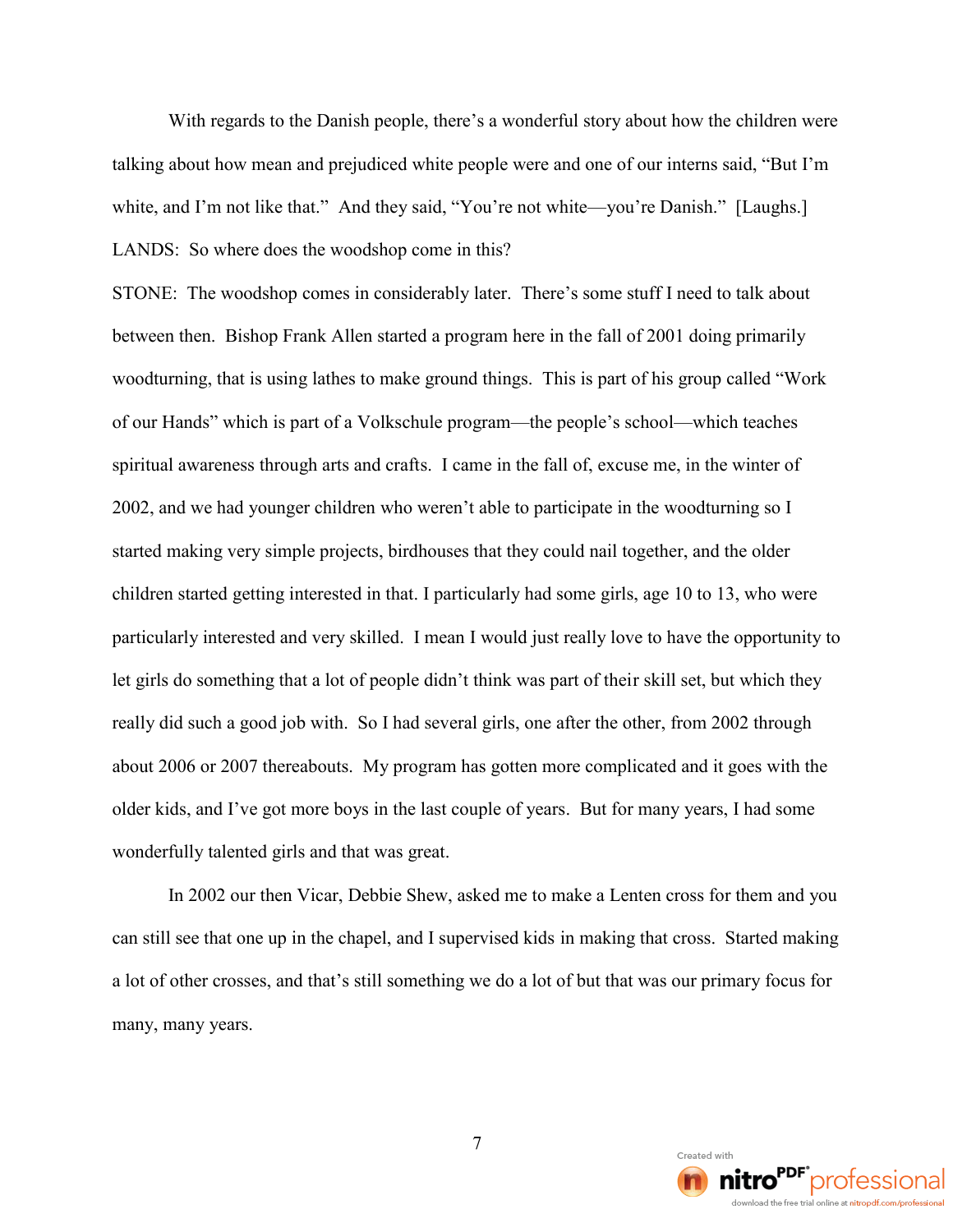Just a year ago, I got a complete set of woodworking tools so that I can really start with a bare piece of wood and end up with a complete project. Until that time, I had to do about half the work at home and then bring it in and let the kids finish it. And that has been wonderful to have all of that capability, but it's only an hour and half a week. And the early parts of the project is something for the older kids and requires more patience, and so with that increased capability comes increased challenges for me as a teacher in keeping kids interested.

LANDS: Where did you get your training for the woodworking?

STONE: I'm primarily self taught. I did do carpentry as a teenager. When I became keeper for the chapel in 1997 and started becoming more interested there. Of course I read a lot. There's an internet community that you can bounce ideas off of and I learned a lot from them, but I'm primarily self taught. Of course, in my work as an environmental scientist, I have a great deal of training in health and safety issues, and I know all about how to use respirators and that sort of thing. That attitude for safety has been an important part of what I bring to the table. I mentioned very early on my concerns—and I don't know this for a fact—but my concerns about lead poisoning in this community, for awhile there, we were using lead in some of our projects to weight down some of the candlesticks and so forth. There were a couple of times when I thought the kids were exposed and I was pretty fierce about that. I didn't wait to talk it over and achieve a consensus or anything. I just said this is a problem. So we've a little bit skipped ahead there.

LANDS: Yes, sorry about that.

STONE: That's alright. Let's see...

LANDS: So you had gone to Colorado to 1996—

STONE: Let's see. I actually traveled various places from 1982 through1984, came back from

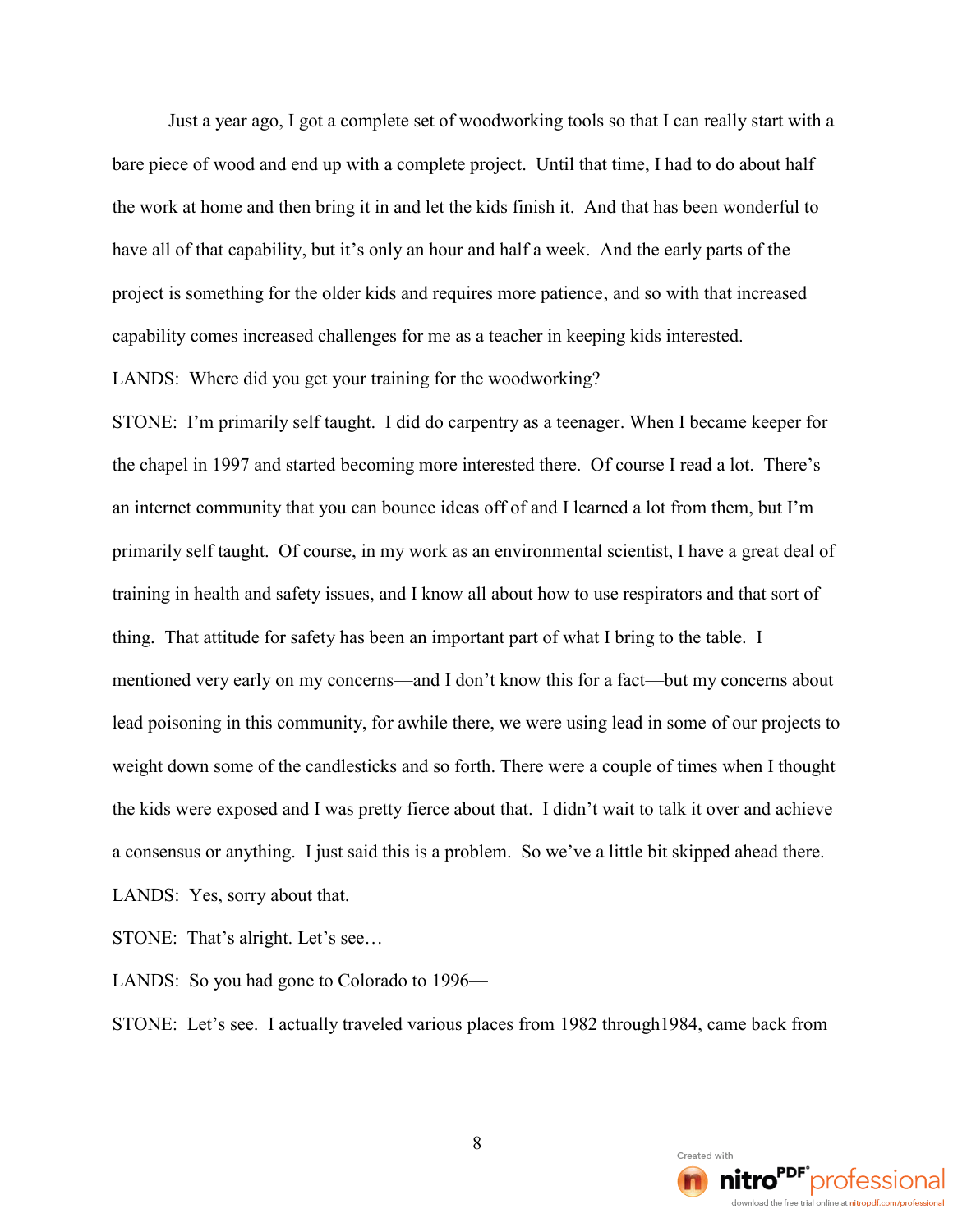1984 through 1989 and while I started singing in the choir at that time. I wasn't particularly involved in children's programs, but of course, I knew a lot of the children.

We lost several of our young people at that time. Several of the kids who made it successfully through the child murders did not make it successfully through the epidemic of drugs and gangs and violence that hit us in the mid to late 1980s. Two of those were Michael Armour, John Armour's younger brother, who was stabbed to death by eeither his father or stepfather at the Vanira Apartments. That was shortly before Thanksgiving of 1986. And then a particularly special young person, George Pulliam, was lost to us in the spring of 1989. George was one of my particular charges during the fishing programs and everything. He was absolutely fearless, absolutely would not submit to any kind of physical discipline. Early on when he was maybe eight years old, one of those summers that I was working in the summer program, it rained every afternoon for a month. We were supposed to take the kids swimming for a month, and we couldn't do that. So, all the kids could do was run up and down the steps out there all afternoon. Finally, after two or three weeks of this, I was down to my last nerve and George got all over that one. I reached out and rapped him on the skull and it was about like hitting a cannonball. That's literally and figuratively how hard headed George was. But people noticed that, and ten years later when George was 18 years old and as tall as I am and started point guard on one of the best high school teams in the city, people would come up to me and say, "Is you the man that hit George?" [Laughs.] And I said, "Yes, but he wasn't quite as big when I did." So I had a lot of personal respects because of my relationship with George, and of course, I have lost that as [the community's] memory of George has faded. As I said, George wasn't scared of anything, and he got into an argument with a nine millimeter over at an after-hours joint and he wouldn't back down.

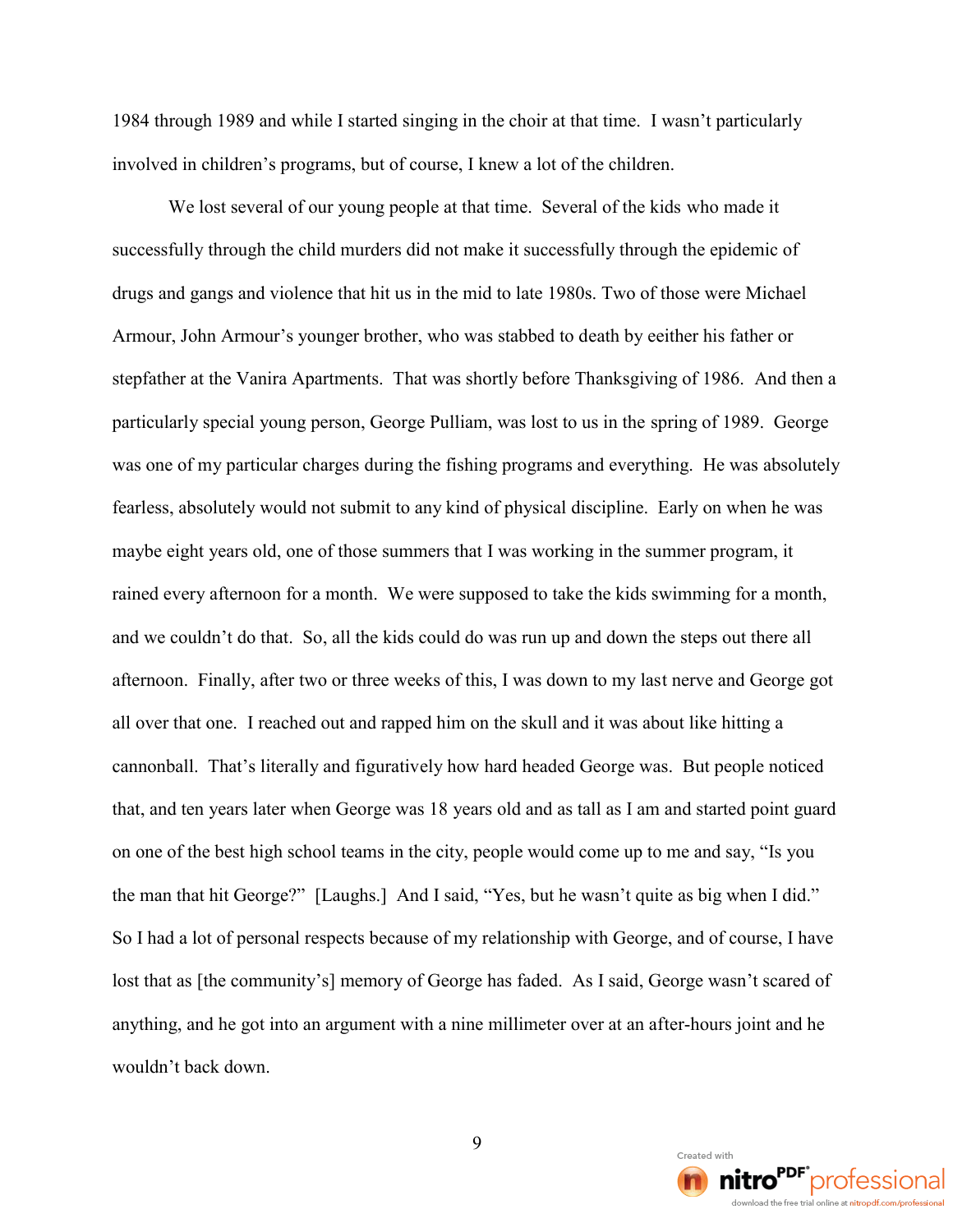LANDS: So the 1980s, the crack epidemic is sweeping through this area in the 1980s along with—

STONE: I was so wrapped up in the child murder situation that I didn't really notice the crack situation prior to 1982. And then I was gone until 1984, and that was when I really started noticing it.

LANDS: So you're out to Colorado for a few years and you come back and you are—

STONE: 1989 through 1996.

LANDS: And you're head of the chapel beginning in 1997?

STONE: I'm not technically head of the chapel. I'm an assistant head. What we call it Junior Warden. But Director for Buildings and Grounds is my particular title. So I was singing in the church choir, and I was maintaining the building and learning to do repairs and starting to learn woodworking in the process.

LANDS: And you're still Junior Warden?

STONE: No. Well, in most places, Junior Warden is Director for Buildings and Grounds. We actually split that position up. But I was Director for Buildings and Grounds from 1997 through 2004 or 2005, something like that. And I still get called on to do stuff that other people can't do, but I don't do the routine stuff like that anymore.

LANDS: Now are these staff positions? I'm not sure of the warden structure. Is it staff or is it volunteer as part of the Episcopal Church?

STONE: These would be part of the chapel. One thing that outsiders have trouble with is that we have parallel structures. We have our social programs with the staff and the interns and then we have the chapel with their board of advisors, called the vestry, and with various volunteers who do work for the chapel. Of course, when Austin Ford left—just a few months after I came

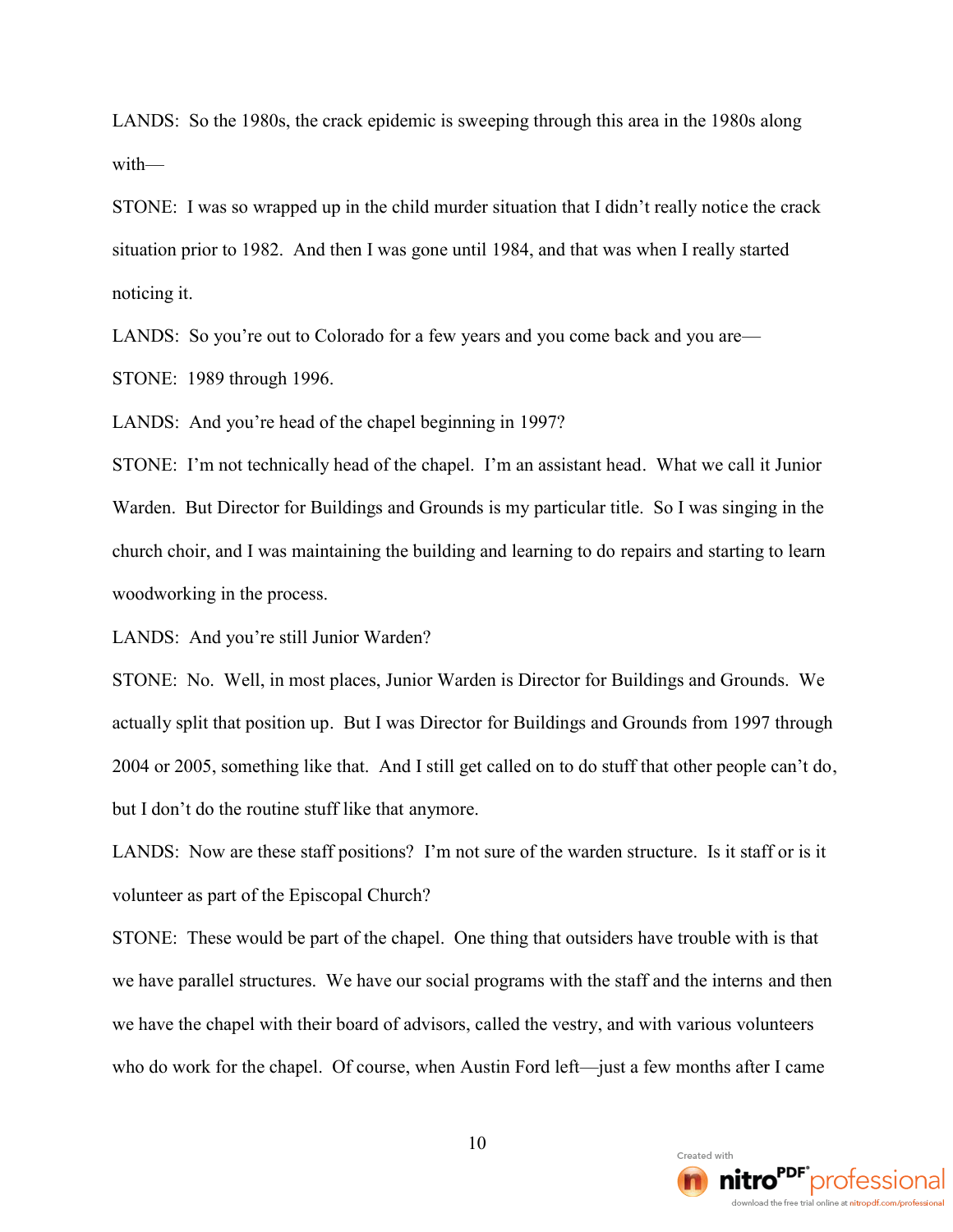back from Colorado—we were involved with serious problems and debates replacing him. We had a Director for Buildings and Grounds for the chapel and then we had a Director for Buildings and Grounds for the advisory board, the advisory board being something that Austin Ford set up right before he left. And people came from the outside and they said, "You've got these two competing positions. This will never in the world work." Then they saw me and my counterpart on the advisory board cooperating with each other and doing the job which was really too big for one of us by ourselves, and they saw that it did work. I feel that example between me and Skip Connett, who was my counterpart doing the buildings and grounds on the advisory board, really feel that people seeing our cooperation there had a lot to do with them supporting Emmaus House through this very difficult period.

It was extremely difficult, particularly—I can't remember his name right now—but after Austin Ford, there was Barbara who did pretty well but she left before her term was up (took a position in Chicago). Then there was nobody for awhile. Jeanne Brown was Senior Warden at the time, and she did a wonderful, wonderful job. We had a major job fixing the floor of the chapel at that time and Jeanne and I worked together with the diocese to get that work done. And then during this time, Stan McGraw came on.

Stan McGraw was somebody whom we had known over the years and really liked and trusted, and he was just a disaster. I really can't for the life of me understand what had happened with Stan. I don't know Zell Miller. I do know his sons. But Zell Miller and Stan McGraw are two people who strike me as somebody who's seen the light for some kind of new religion which involves vast quantities of praying, and somehow in the process they've become much, much less like Jesus in that process. It's really inexplicable to me but I've seen it in those two cases. But Stan was very divisive—he made a lot of white people feel that they didn't really belong

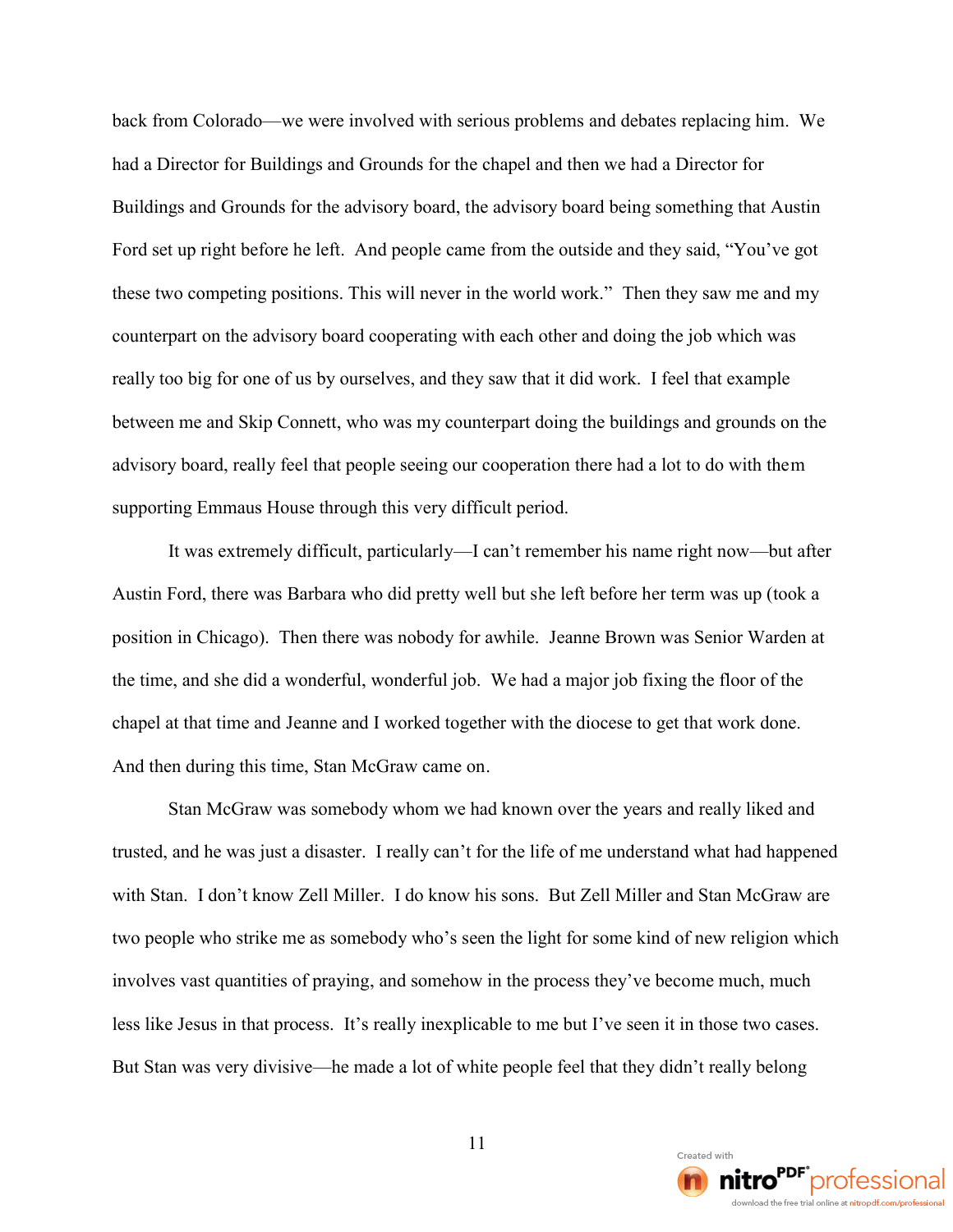here. He was very uncomfortable with people like myself who have been here for a long time and was dismissive of that. Finally, he more or less exploded and resigned very suddenly after being here only about eight months, and we very nearly were shut down. We attended a meeting at one point with Bishop Allen and with the group of people who had assumed that we were going to be shut down. They had elaborate plans for how they were going to redevelop Emmaus House as a prison ministry, and we really lit into them. I started up the discussion. I said, "What kind of experience do you have doing this redevelopment work in a site that's already ongoing?" Making it clear we weren't going anywhere. [Laughs.] There was a woman who had some experience in Bedford Stuyvesant, and one of our people had been a school principal in Bedford Stuyvesant, and she lit into her about, you know, exactly what she knew about that community. LANDS: Bedford Stuyvesant, New York?

STONE: Yes. Brooklyn I believe.

LANDS: Do you mind if I ask who else was at this meeting? I hadn't heard about the meeting. STONE: Sure, sure. OK, it's chaired by Bishop Allen. Our warden at the time was Clint Deveaux, who is very, very diplomatic. If they have a gun to your head—which is literally what was happening—then the best thing to do was to keep people talking. And if you want to keep people talking, then Clint Deveaux is your man. But Clint was our Senior Warden, and I really give him a lot of credit for that. Oh boy, I'm trying to remember the principal's name, a woman who since moved to Colorado, and I'm sorry that I've forgotten that. You should probably check back with me and get that name. Charles Weltner was our attorney at the time. He probably was at that meeting, although I don't remember him being there. May Helen [Johnson] was there but didn't say a whole lot. Charles, at the time, was involved in identifying properties that were in between our properties but which we did not own and trying to figure out who was paying taxes

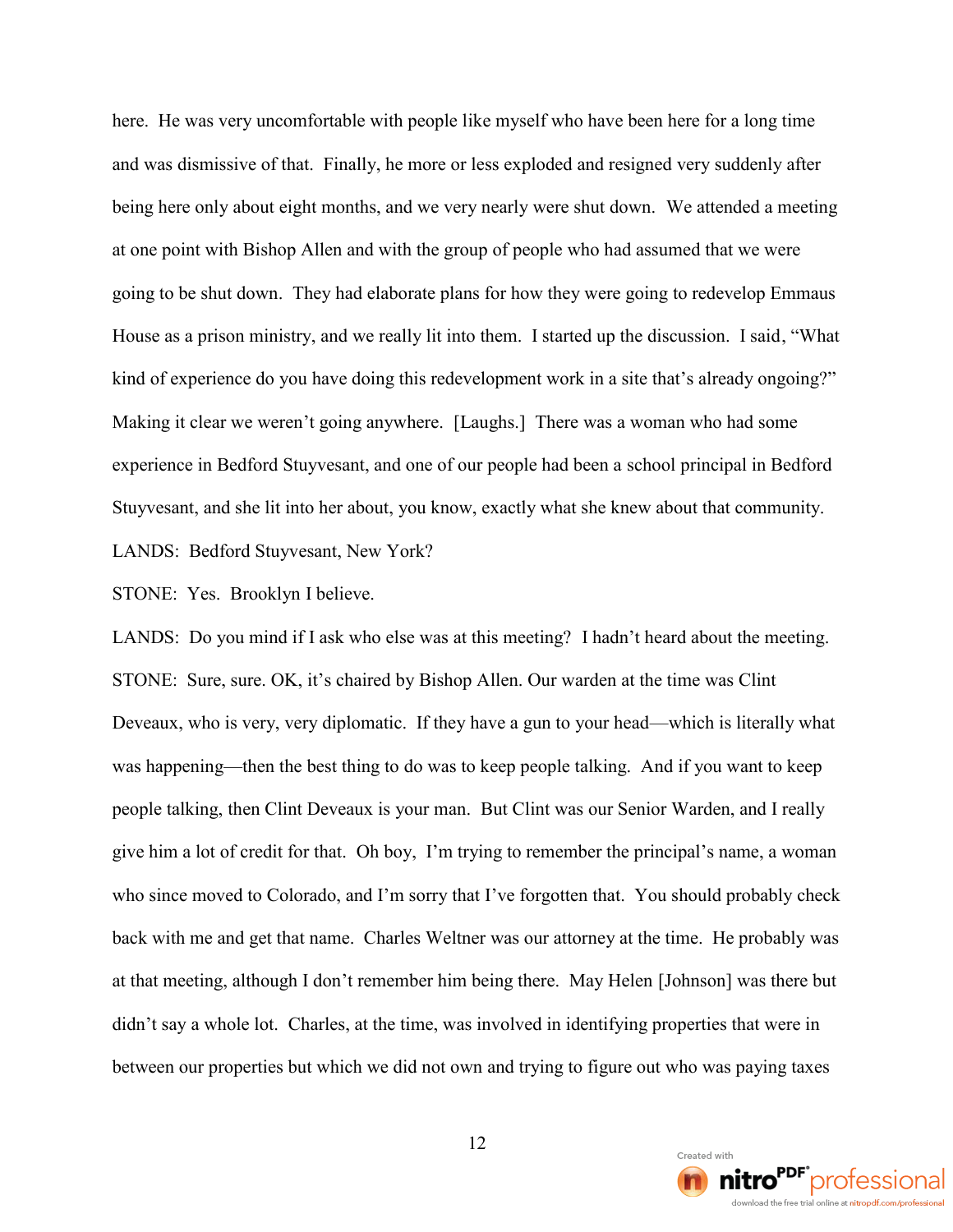on them and how could we incorporate that into Emmaus House. I suspect that Charles impressed people with his identifying properties and giving them to the diocese. I expect he impressed people who were more interested in property than they were in many of the other things that Emmaus House is more interested in. So I think Charles played an important role there. I should mention Vandora Scott, who week in and week out kept the choir going and was a lot for keeping the chapel and our spirit going. And then there was a young man who lived upstairs and was basically, he and Columbus were all the staff that we had at the time. Dewayne Stewart was his name. Dewayne maintained our presence here almost around the clock. You know, if somebody fell out at the bus stop in front of this at 11:00 at night, then Dewayne could respond to that, and that is something we've always been able to do. So Dewayne played a very important role during that time.

But it was very, very thin ice. We very nearly got shut down. And of course, Austin Ford has always taught us to be paranoid with regard to the diocese. And Frank Allen, who was very much a personal friend of Stan McGraw's, was really caught between a rock and a hard place. He was initially very hostile to us, but then when he saw some of the problems firsthand some of the problems that Stan had left behind him—then he became more sympathetic. And of course, as soon as he retired and was free to do what he wanted to, then he became a very, very, very great benefactor of ours. But we were suspicious then.

LANDS: So you survived this point. Does it cause a change in the mission in any way?

STONE: Well this was just survival until Debbie Shew came along.

LANDS: So Debbie is right after this?

STONE: Debbie really did two important things for us. She helped us to integrate into the diocese. Austin Ford had always been very hostile to the diocese. I mean, they wouldn't let

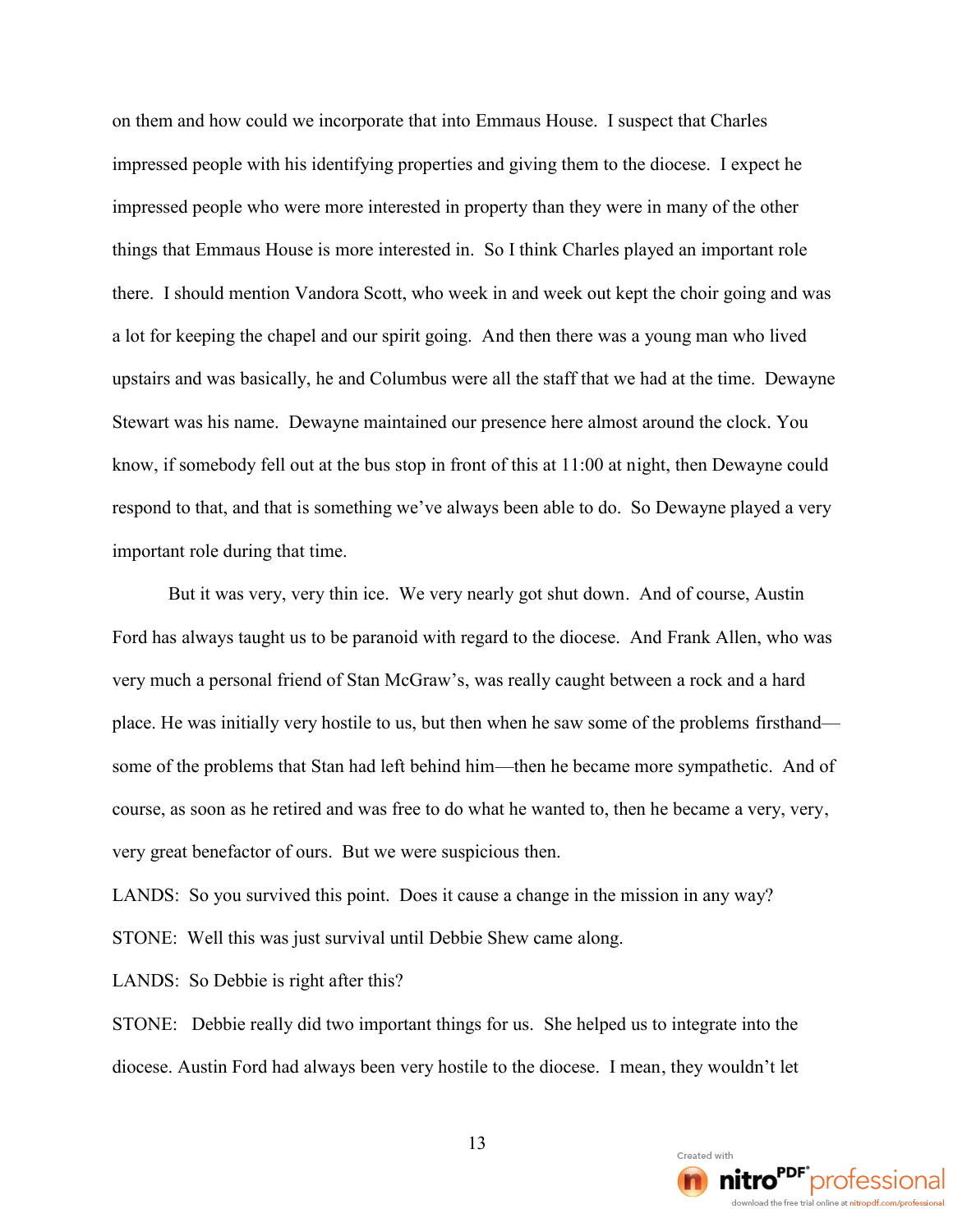Martin Luther King Jr.'s children attend Episcopal school [Lovett Academy] so, you know, there was a certain amount to be hostile about. But Austin didn't necessarily need a good reason to be hostile. [Laughs.] So she did integrate us into the diocese, and she did teach us to stand on our own two feet. I mean, Austin Ford, he took a nap in the afternoon when he could and he took a month's vacation every year, but for the rest of that time, he was out there at 5:00 in the morning working on the garden and he was up until 12:00 at night corresponding to his friends all over the world in support of Emmaus House. It was, as Jeanne said right after he left, "Nobody can do what Father Ford did, and in the end Father Ford couldn't do what Father Ford did." So we had a great deal of growing up to do to be a self-sustained community. And surviving the year or two around Stan McGraw's tenure was an important part of that. But surviving with Debbie, who was perhaps less effective than your average director, was a very important part of that too—showing that we could get behind and pull and do what had to be done. We weren't doing as much during that time as we are now. Claiborne is a more effective leader than Debbie was. But realizing that we could get along without a superman was very important, and that was an important lesson that she taught us.

LANDS: Now Debbie is around about five years?

STONE: Yes, yes. She would have come on in 1998 or 1999. And Claiborne came on in early 2005. There were a few months there where we didn't have anybody, but it certainly wasn't nearly the traumatic experience that it was when we didn't have anybody following Stan leaving. Actually, I take that back. We did have some good people in the interim between Debbie and Claiborne.

LANDS: But they were just temporary?

STONE: They were temporary. George—and I get their names mixed up—George who had

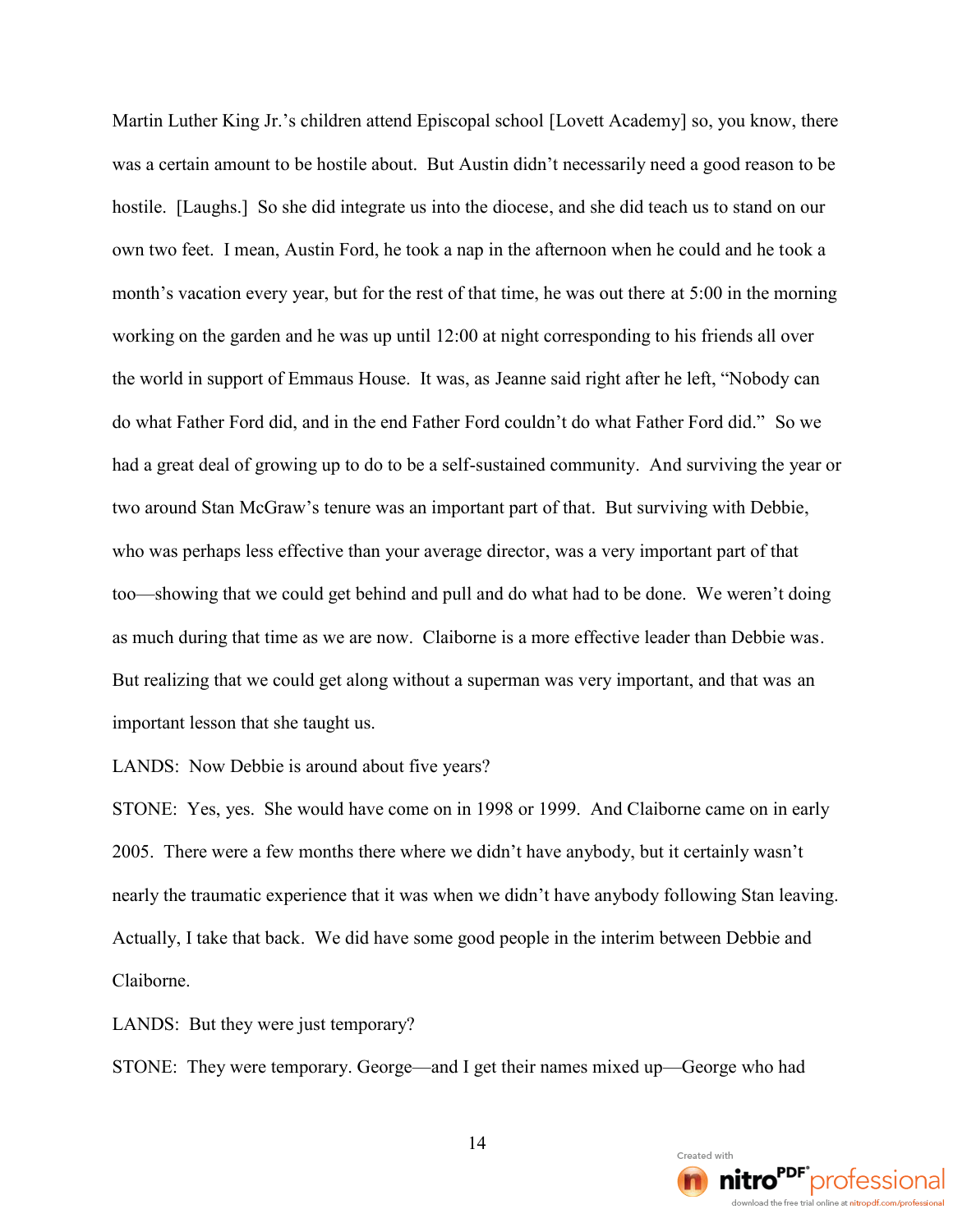completed seminary but wasn't yet ordained was doing the director's work. And then we had a retired minister, John, who was leading our church services. And their names are like Maxwell and Marshall and Mitchell and something and I always choose the wrong one. George still works for the diocese so you can get that straight with him.

It was in November of 2000, Patricia Nuckles was murdered, and that was one of the two great tragedies that our community has survived. The other one, which I don't clearly remember, is when a bunch of children were swimming on the gulf coast and they got buzzed by some rednecks in a speed boat and several of them drowned. I'm sure you can hear more about that from other people. I was certainly very much involved with Trish Nuckles' passing. It was a home invasion by a mentally ill person who was self-medicating on crack. He ended up taking a lot of her stuff, using it to buy crack, eventually coming back and strangling her, and then raping and sodomizing the corpse. And Trish was, I think, probably the most effective person that we've had around here. I've mentioned the Gay family—the brothers of whom I mentored for awhile during the child murders. One of them is working in his daddy's gas station, which is probably about as good of a job as you could expect him to get. The other one is a supervisor and groundskeeper for the City of Atlanta. I see him out there in Oakland Cemetery, which I assume is one of their plum positions, so he must one of their better supervisors. So, he's doing quite well for himself. He's bought a house and so forth. But the daughter Phyllis, who's the person I talked to about not understanding the stress that I was under during the child murders at the age of six, is somebody that Trish got a hold of and would not let go. While I was involved with this family for a few years, she was involved for a lifetime. She made sure that Phyllis went to school and went to college and I think graduate school as well, and Phyllis is now working in the business office at Georgia State. That's a very successful family considering that their

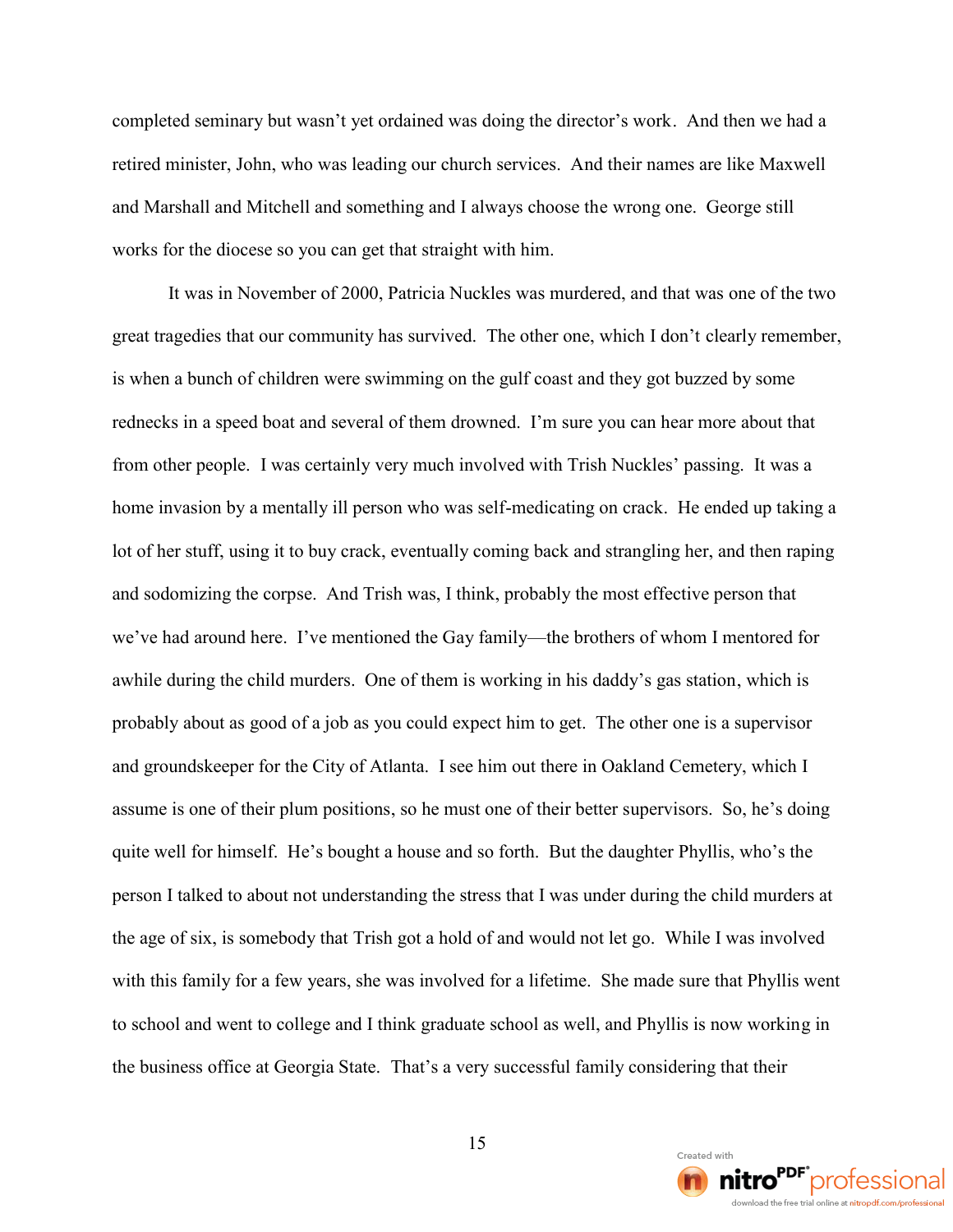mother is now certifiably mentally ill. She's always been barely functional, but they had one of the worst situations in Peoplestown—which is saying a lot—and Phyllis is one of our greatest successes, and Trish Knuckles is the reason. It was a very, very great loss and it was very traumatic in part because Debbie wanted to talk about things, and for those of us who were closest to her, it was just the grief went far beyond anything you could touch verbally. Those I think who weren't so close were able to get something through talking, but the people who were closest to Trish, her friends on the choir, Silva Brett, May Helen Johnson, myself, her friends on the Altar Guild, Betty Jean Waltner, we were just really, really traumatized by having to sit there and listen to Debbie talk about this tragedy, which went far beyond words.

I'm thinking now of the principal from Bedford Stuyvesant, her name is Yvonne Franklin, and she was also a member of the Altar Guild and a particular friend of Trish's. LANDS: Is she here in Atlanta still?

STONE: No, she's gone on in years and either her health or her sister's health was such that they couldn't be apart anymore, and she moved to see her to be with her sister in Colorado Springs.

Trish was the stepdaughter of Hector Black. Hector came to Mechanicsville or Vine City, I can't remember which, about the same time Austin Ford came here. He found the black power movement was a little more than what he could particularly handle and has lived in rural cooperative situations ever since, first in West Georgia and now in Central Tennessee. While he was in Atlanta, he adopted Trish and her younger sister, and they lived a lot of the time with him. I lived in West Georgia with Trish and Hector for most of the year when I was 18.

LANDS: Formally adopted Trish and her sister?

STONE: I don't know what the legal situation is, but I do know that when there was a question

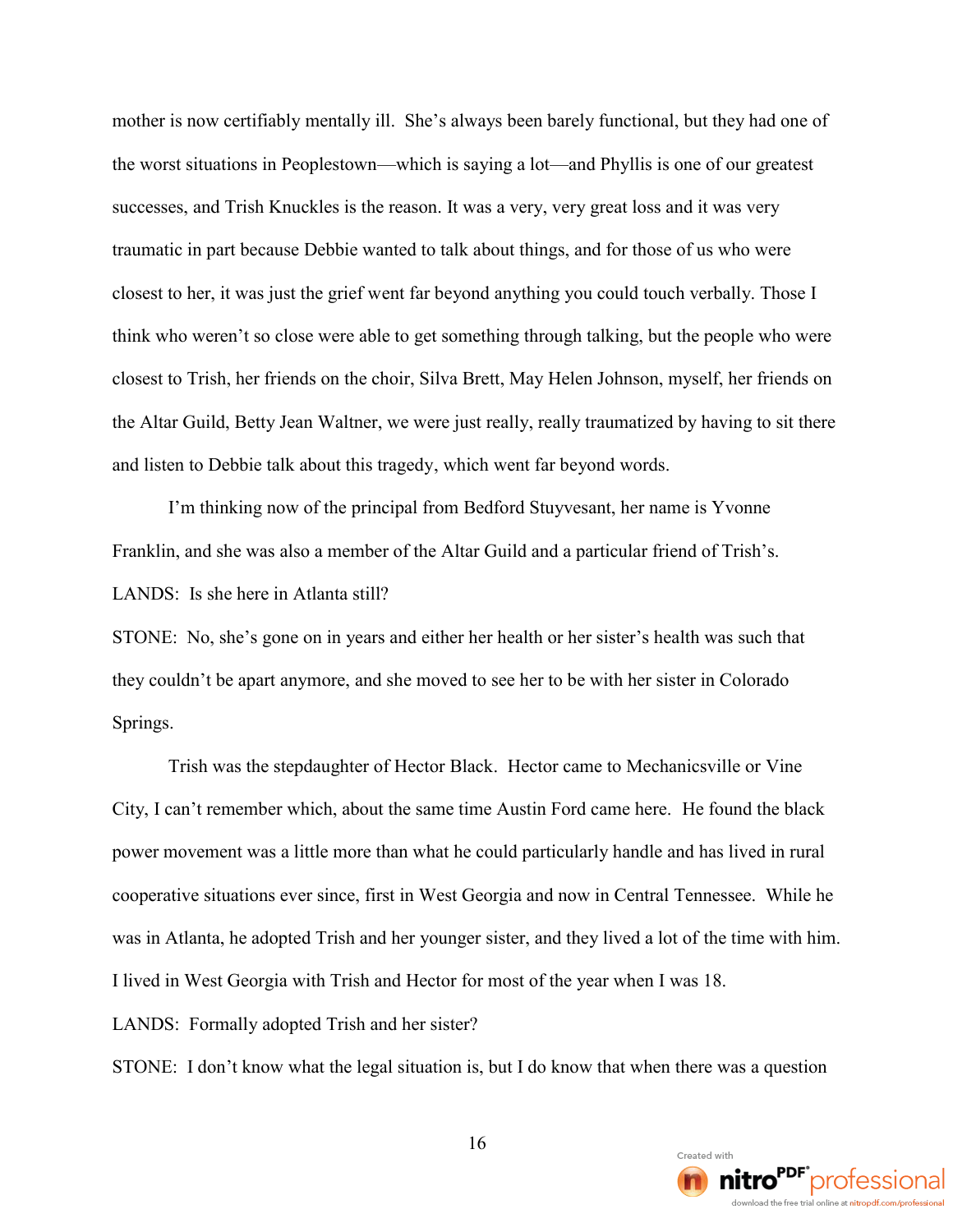of whether her murderer would receive the death penalty, the prosecutor considered Hector as the father, as somebody whose opinion should be very strongly considered. And of course, this horrible murderer had himself had a family history of mental illness and had suffered all kinds of abuse so that was a factor as well. But I think the brutality of the crime was such that the death penalty was very seriously considered.

LANDS: Do you mind if I take you back in time for a second?

STONE: Sure.

LANDS: So thinking about when you're first starting here as a teenager, 14 years old, can you describe what was going on at Emmaus House at the time? What did the place look like? What was going on?

STONE: Oh, let's see. What do I remember? It was the 1960s. It was kind of wild. The back room, at Ezzard Hall there was a youth community center with red carpet on the floor and different colored lights and jukeboxes and the pool table—not what you expect from a church by any manner of means.

There's a story about an intern from that era who they put him in the van and said, "Go up to Buckhead," and he got on I-75 and he called two hours later from Chattanooga. Can you spell a-m-p-h-e-t-a-m-i-n-e? I don't know for a fact that was what was responsible for that but there was a certain amount of that going around. At 14, of course, I wasn't participating in that. But I was aware of it, and that's of course the kind of thing that you do when you're too excited.

I remember Four Corners (the Rick McDevitt Center) back before it was anything, when it was just a bare red clay lot with a couple of basketball court. And I remember being 14 and wanting to play basketball with the neighborhood kids and being a little bit intimidated. You've probably heard that Four Corners got its name from one of our staffers back then by the name of

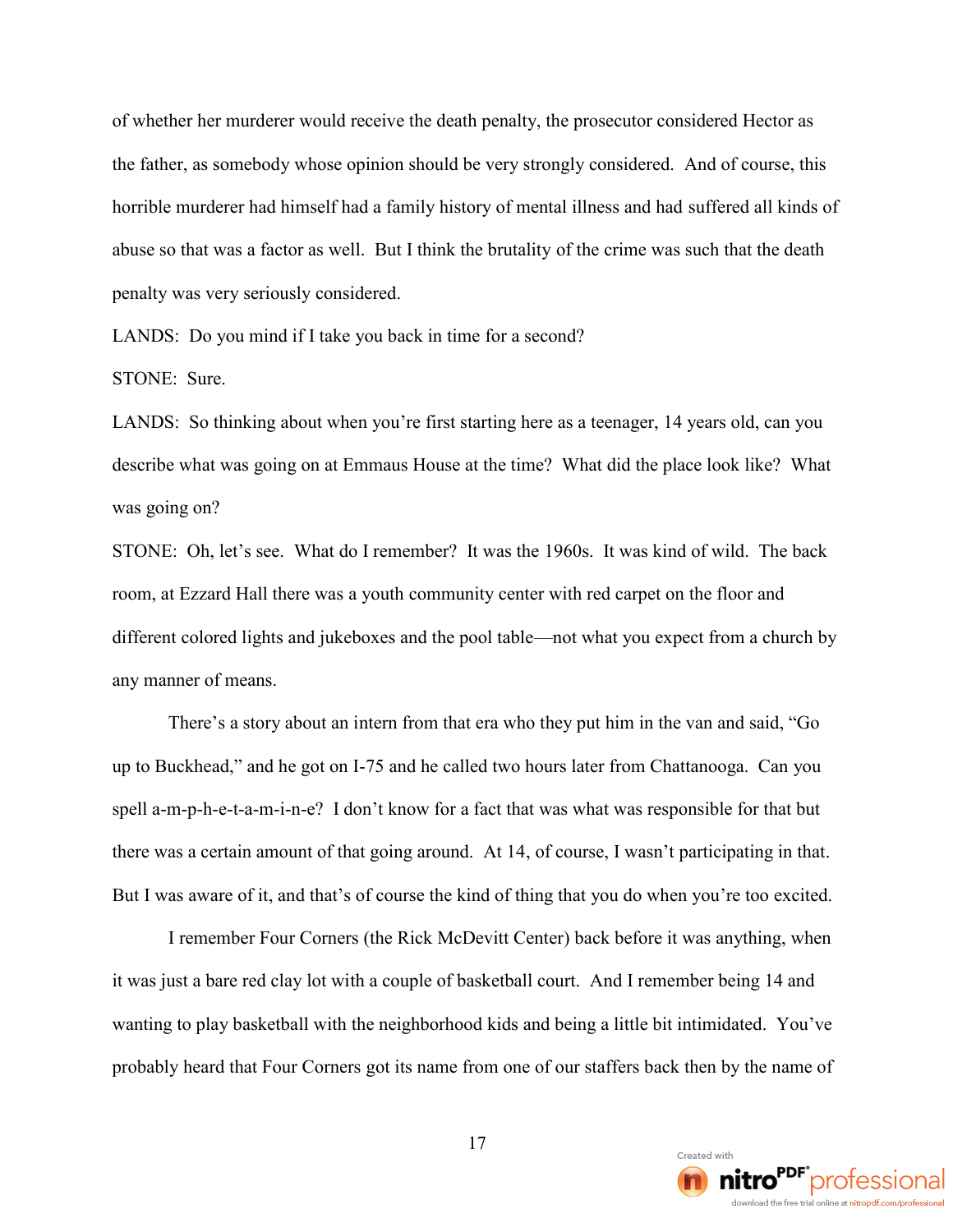Dennis Goldstein (who's now with Legal Aid). Four Corners became his nickname because it was a popular dance which he thought he could do, but he absolutely could not. [Laughs.] But Dennis was instrumental in getting that youth center built on what always was a playground but just not developed at all. And so we still call it "Four Corners", although the name of course is the Rick McDevitt Center.

LANDS: Now do you recall any of the stadium controversies as they were going on? STONE: I remember my mother talking about that a lot. My mother worked in the Poverty Rights Office and she talked a lot about people being put out and houses being bulldozed and not replaced and so forth.

I used to dread the day that my mother would come home from the Poverty Rights Office because all at dinner all she could do was complain very stridently about all the injustice that she had seen all day. And I guess I sympathized with the injustices but I did not need to hear about it at dinner. [Laughs.] I particularly remember a time when a woman called up and said that she had a baby in an incubator and the Georgia Power was going to cut her lights off. Not only was there no baby, this was not a woman! [Laughs.] He had a lot of scams like that. I think he probably lived as a woman but he was not biologically a woman. But he completely caught my mother on that one. I think he caught a few people that way.

LANDS: So 1970s? You come back as a 23-year old I think? So did anything change between your teenage years and your college years?

STONE: Ah well, this place had settled down a good bit. We didn't have the youth center over there. As I say, there were a lot of Danish people here as interns. There was no longer the amphetamine being used. I guess that would be my biggest recollection.

LANDS: So change in mission really, the overall point in the social programs element is

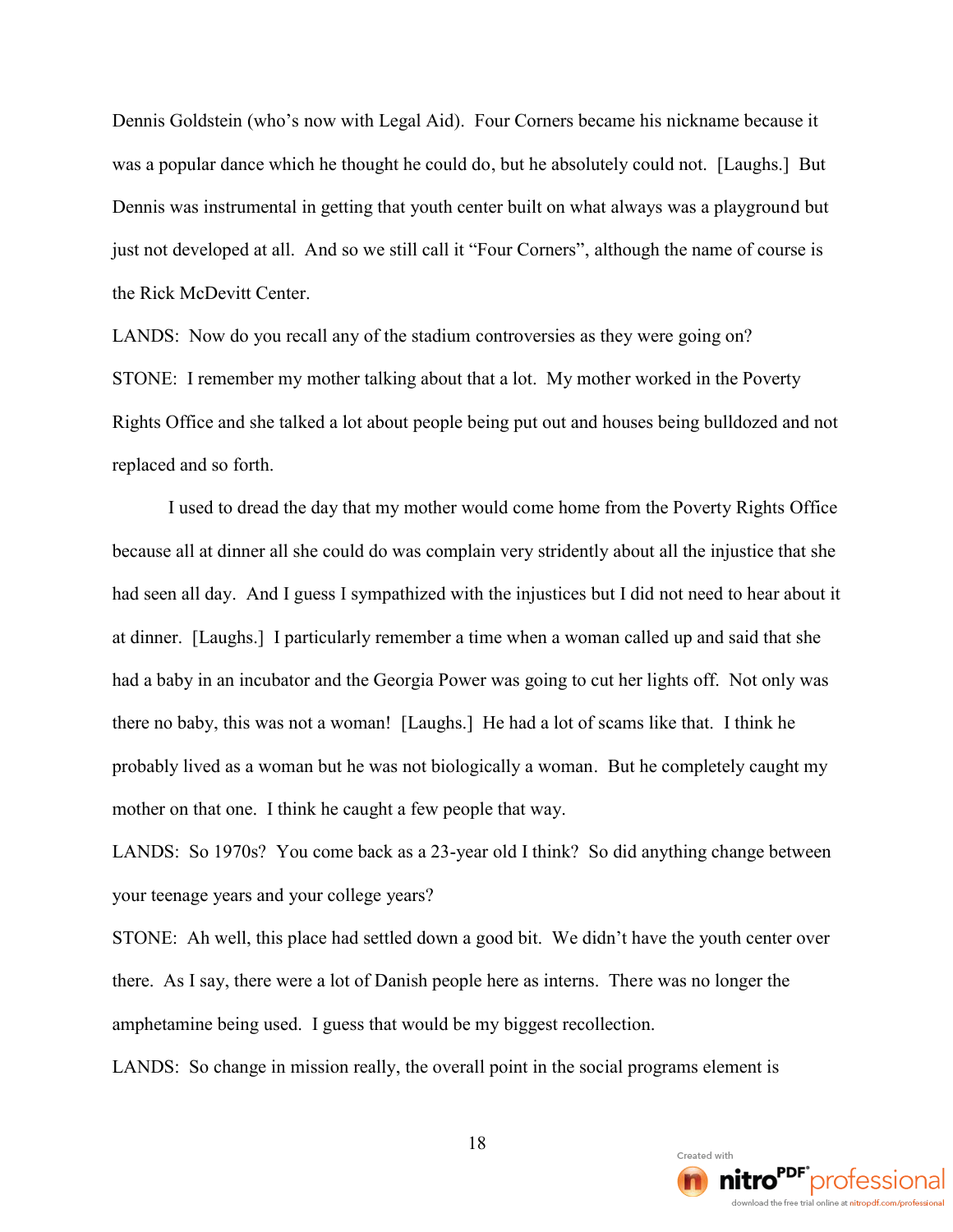similar?

STONE: Well, we gradually during this period became less involved with political activism. There was less protesting—part of the welfare rights' movement. We weren't organizing. We were doing less marching and picketing and things like—you the see pictures up on the wall there people carrying signs. That would have probably mostly died out by the late 1970s.

I decided early on that I didn't have the patience for politics. I wasn't going to listen to people say the same thing over and over and over, and that my mission was really more of a children's mission. And I filled it in various ways in the summer school, in my private program during the child murders, and now during woodshop. So as the situation evolves I continue to get in where I fit in. But my work has been primarily with children, and that hasn't changed so much as some of our other aspects, which is less politically active and more day-to-day needs. Of course, those people who believe strongly in political activism, you know, consider focusing too much on day-to-day needs to be simply band-aids, and I sympathize with that. Having been less involved in that aspect, I haven't seen the changes as much as other people have. LANDS: We didn't fully develop the woodshop story, so I've got two questions for you. One

was your reference to the program having more of the teenage boys now, so can we flesh that out? And then the second thing would be, what do you think the kids gain out of the program. What would you point to?

STONE: OK. Well my capabilities have evolved really from the beginning. Some of that is my own personal capabilities because, you know, I probably started out with two or three years experience in my own woodworking, and now I have ten, so obviously my capabilities have grown during that time. The resources that I have in terms of tools and space have also grown considerably. Aand so that means that as I gradually get more tools and space, my projects

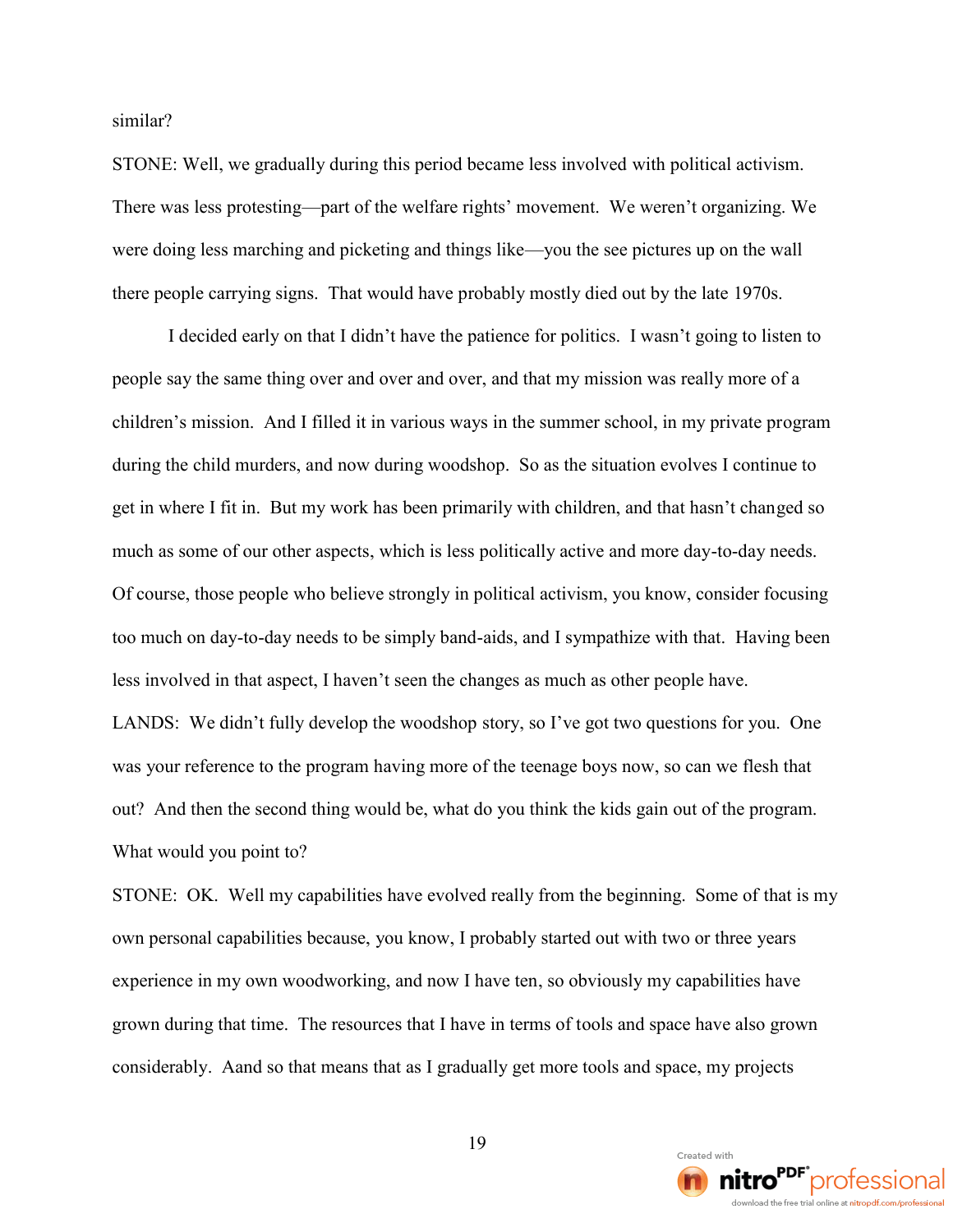become more complicated. Certain of the tools are simply not safe for the very young children to use, things like a table saw or a nailer that shoots nails with compressed air—basically a gun. I'm very, very careful about supervising, very tight supervision with those tools, but even so, it takes a fairly mature child to handle them, and also as the projects get bigger and when we start from the absolute beginning, then it takes longer and the kids need more patience, and that doesn't necessarily correlate with age. I mean I have ten year olds who have plenty of skill and patience and then sixteen year olds who are more or less off the wall. But then, of course, I still try to identify parts of a project where I can get younger children involved, you know, using a screwdriver, for instance, or using a hand-held drill. And of course, painting and finishing is an important part of any woodworking task, and that's something that the younger kids can do. Painting is actually a skill. You don't just slap around with the brush. There's right ways and wrong ways to do it. And most of them start out assuming that they know how to do it, and when I show them the right way, then most of them catch on fairly quickly. So that's very rewarding.

In terms of the skills that they get, of course, they get a sense of accomplishment. They get a sense of appreciation for quality. You know I may show them that they're off by an eighth or even a sixteenth of an inch and they never would have thought that that wasn't quite good enough, but when I show them the difference, then they appreciate the difference. I can work a little bit of mathematics into it. I wish I could do more, but some.

LANDS: You mentioned the patience before. I guess we might call those soft skills in sense of accomplishment, but do you think this helps with their commitment to specific tasks? STONE: I think probably that the specific tools that they're learning are tools that you should know. Probably they may not use the fancier ones, but you should be able to use a drill, a

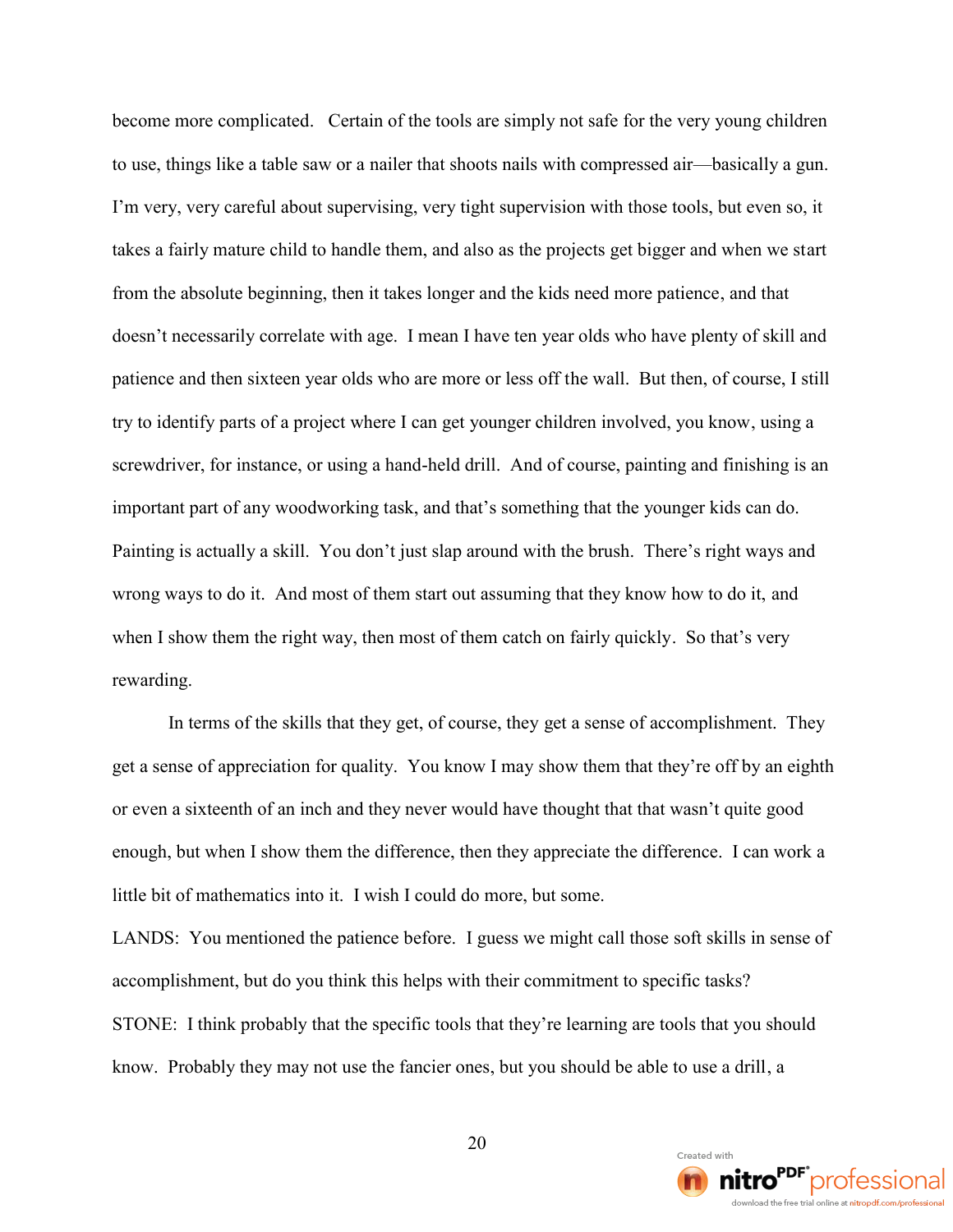hammer, and a hand-held saw. Probably what you call soft skills are probably are the ones more directly of value. I will say that the skills that I teach are more directly of value than many of the others. Not many people are going to have access to a lathe later on and probably not going to be able to sell things that they make on a lathe except in a very high level. But they will, you know, if they get into carpentry or even remodeling their own house, or whatever, they will use both the specific skills using a drill or whatever and the soft skills—commitment to quality and observing how things fit together and so forth. They will continue to use that, I think. LANDS: That's an interesting point, that development of spatial thinking and sort of the engineer's mind. I think that's really interesting. I don't know how you would measure that. And the reason I'm asking this is I do public history and museums preservation and things like that, and we've increasingly been trying to think about how to assess the impact of those programs on people's learning. The arts programs have a long history of measuring the influence on communities, in part, because of needs to make money through grants or whatever and show this and so they have a much richer experience in measuring outcomes, and so I'm just kind of curious of what you have seen produced out of the programs.

STONE: Yes, I think that, some of this is of course my own experience but thinking about the sequence of how things go together then you know I if I put that screw in there, then if I put these pieces together then I'm going to cover up that screw hole so that screw needs to go in first—being able to think about things literally from different perspectives. You mentioned spatial awareness—I also do GIS. I do computer mapping as part of my work, and one of my coworkers is either very moderate autism or severe Asperger's Syndrome, something like that, certainly has some lack of social skills, but he has tremendous spatial awareness and that's something that seems to go together.

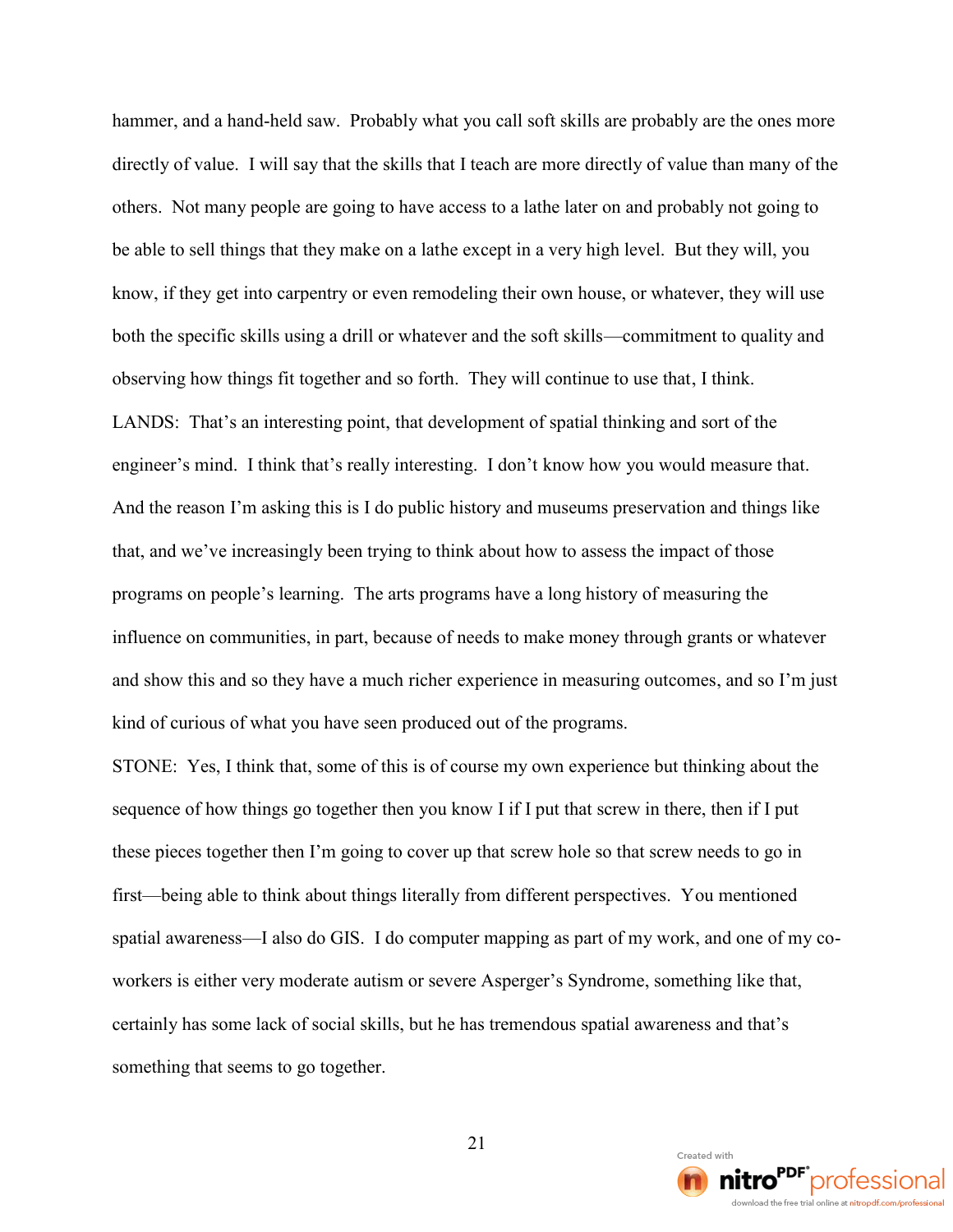LANDS: That is a colleague of yours or a person in the program?

STONE: That's a colleague of mine, a former colleague actually in a program at Georgia EPD

that I used to work in, and I now work in a different program. But I still see him around some.

LANDS: Do you still have some time? I know I've taken you away from work.

STONE: Sure. No, no, this is OK.

LANDS: I took pictures the other day while I was over there and I thought I'd ask you about them. If you decide later you don't want the discussions of kids on here, we'll change that. I appreciate the nickel tour the other day.

STONE: OK, great. I think some of the things I've said make more sense when we've actually seen them, seen the tools.

LANDS: Some of these guys may not be familiar.

STONE: Oh boy, that's Cody right there.

LANDS: Yes.

STONEs: Cody is a Katrina refugee.

LANDS: No kidding? I didn't know that.

STONE: No kidding. No kidding. He's been in my community right down the street from me for about six months. He's probably ten or eleven so he would have been five or six when his family, who lives near the superdome, had to leave New Orleans. He's lived in Milwaukee and various places. Very bright. Very, very bright kid. Certainly deserves his starting place.

LANDS: Some of these while were in preparation for the puppet show.

STONE: OK, this is Ryant. He's one of our better helpers. He's a particularly good wood turner, but generally talented. Here's some other kids from my neighborhood. This is Tiara and Kewon, who live about a quarter mile from me in one direction, and then that's Freddy who lives

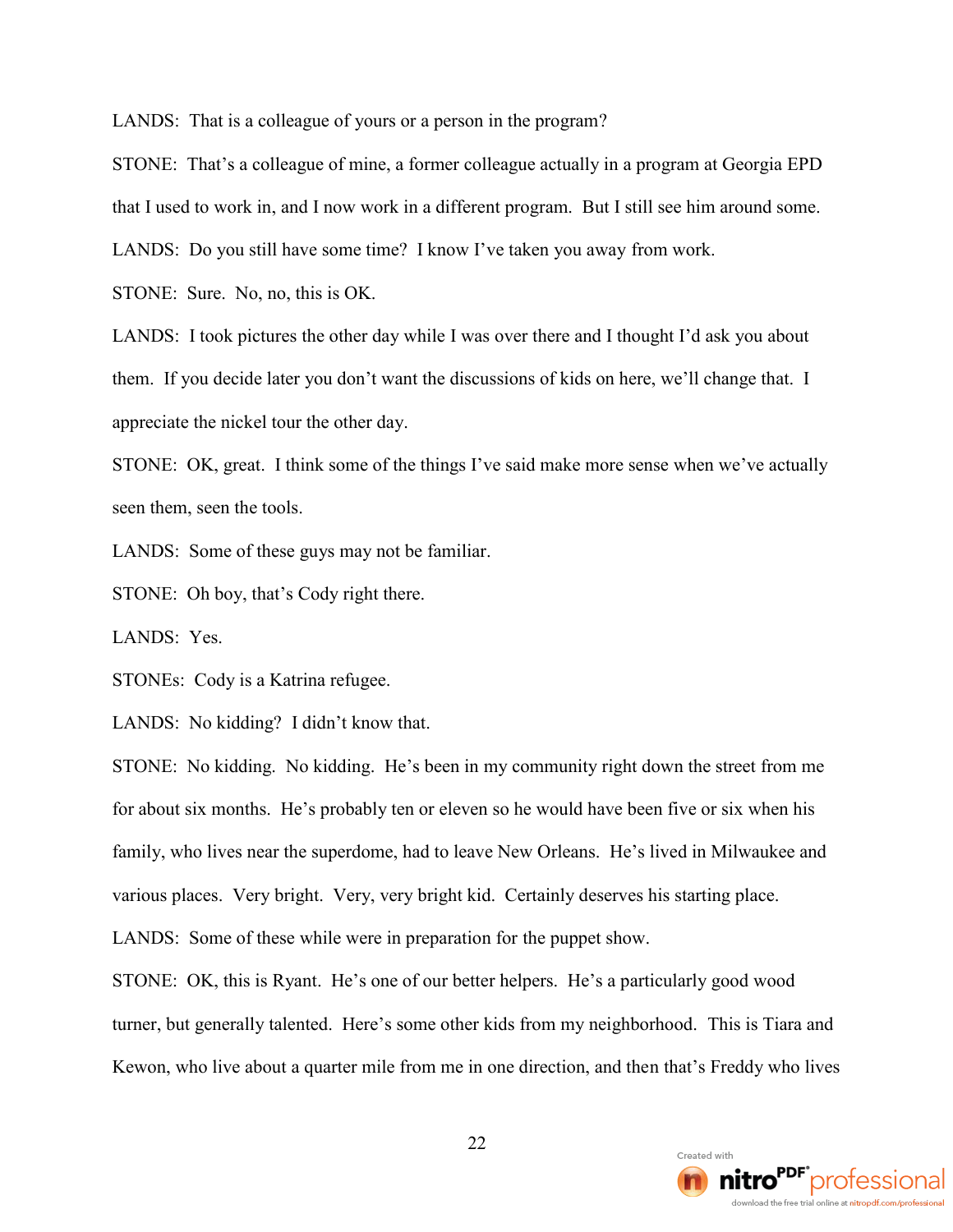about a quarter mile from me in the other direction. We're all from the Chosewood Park Community and we see each other at the park pretty regularly.

LANDS: Kewon had asked for a copy of the picture. That's why I decided to just go ahead and duplicate a lot for the kids.

STONE: Now this kid I do not recognize.

LANDS: And the gentleman who's with him?

STONE: That's Ed Tierney.

LANDS: OK. This was puppet show practice.

STONE: OK. That's Alia. She's Freddie's younger sister.

LANDS: OK

STONE: There she is again. I can't tell who that is from that angle.

LANDS: Yes, that's probably the only shot I've got of him.

STONE: That's a nice shot of making ballpoint pens.

LANDS: Is that what he is doing?

STONE: Yes.

LANDS: So generally you have a couple of guys working in there at one time.

STONE: It depends on how much adult supervision we have. Bishop Frank Allen, of course, had a lot of contacts and he had a lot of pull with people. Young people would come with the understanding that they would get good college recommendations from him and so forth. I'm not sure they had a formal understanding, but that's how it turned out. So Bishop Allen was able to keep a pretty good crop of volunteers in the turning room, four or five people. That has fallen off, but you need almost one-to-one in the turning room. Depending on what I'm doing, the more complicated jobs, one person does the job under my direct supervision with maybe one

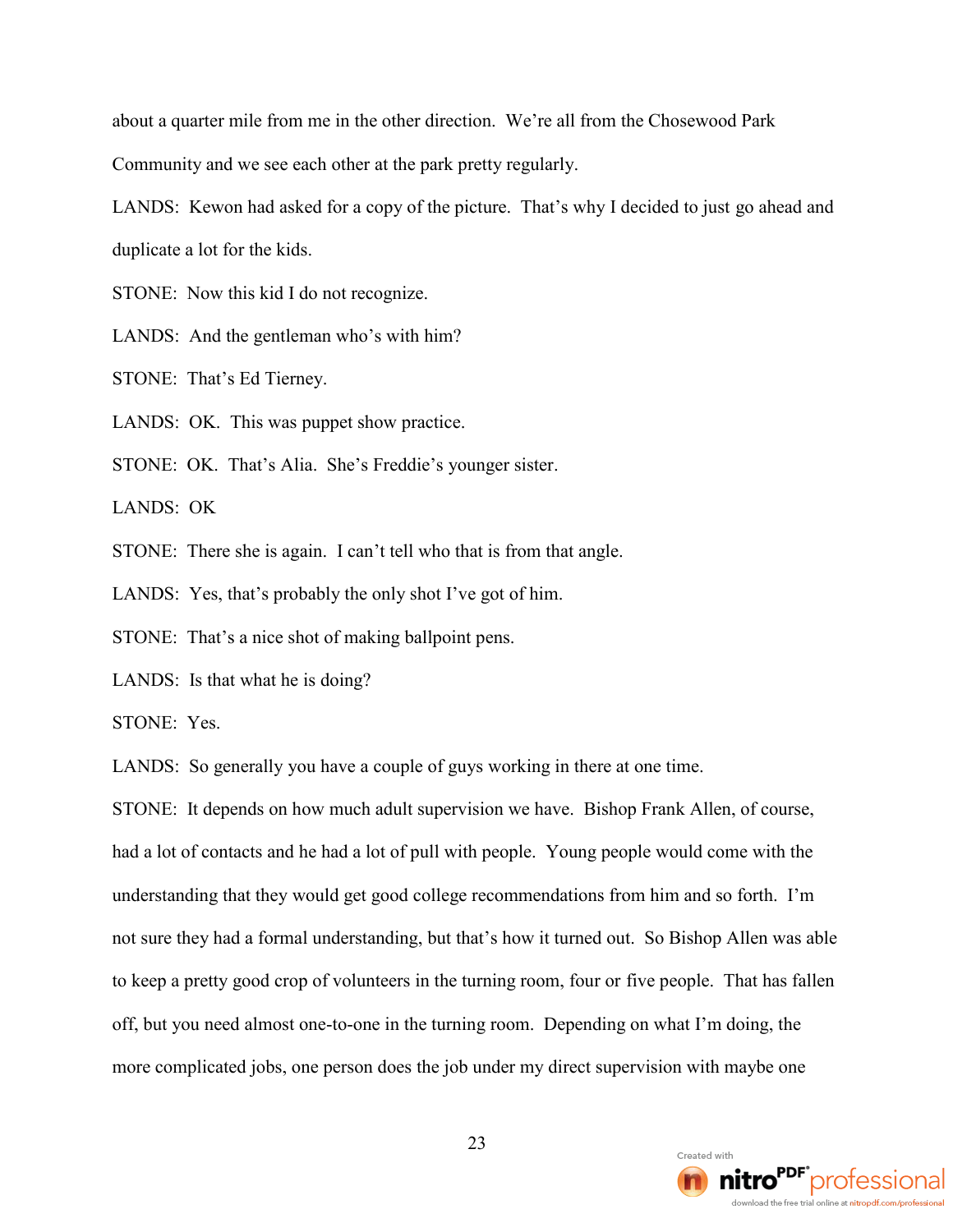other person watching and then the less complicated jobs. I can supervise two or three people myself, but yes, it is very intensive in terms of the adult supervisors that you need.

LANDS: I also noticed that the kids seemed to be very good about not running. They were running through every other space in the house, but not that room.

STONE: Well, I'm 6'2". I'm well over 200 pounds. I've been doing this all my life so I hope that I can maintain law and order. But also my argument, and I think it's convincing, is that these are extremely dangerous machines and that they are not going to be roughhousing around the machine that can cut their hands off. I sometimes have to tell kids that twice, but they get that idea pretty quickly, I think, but I appreciate that. I find it a little bit frustrating that they are so wild sometimes, but you know my objective is to be there for the kids and to help them to do things rather than to make sure things get done, and that of course, is central to what we do. If you're there to do projects, you're not going to be there very long. But if you're there for the kids, then you might be there as long as I have been.

LANDS: Tell me what we've missed about Emmaus House that you think I should know. STONE: Well, I guess I hope I've indicated some of the opportunities that Emmaus House has given me over the years—the opportunity to work as a teenager in a paid job in a day care center, which was very important to me.

As I say, I live in the Chosewood Park community, which is about a mile that way, and as a single man working for a state salary, I perhaps could not afford to buy a house in a community where I did not need the inner city survival skills that I've developed here at Emmaus House. Part of that is situational awareness, part of that is being respectful and demanding respect, and you've seen a little bit of that in woodshop. A lot of it is being a good neighbor, making sure your neighbors are looking out for you and you for them. So that has been a real opportunity that

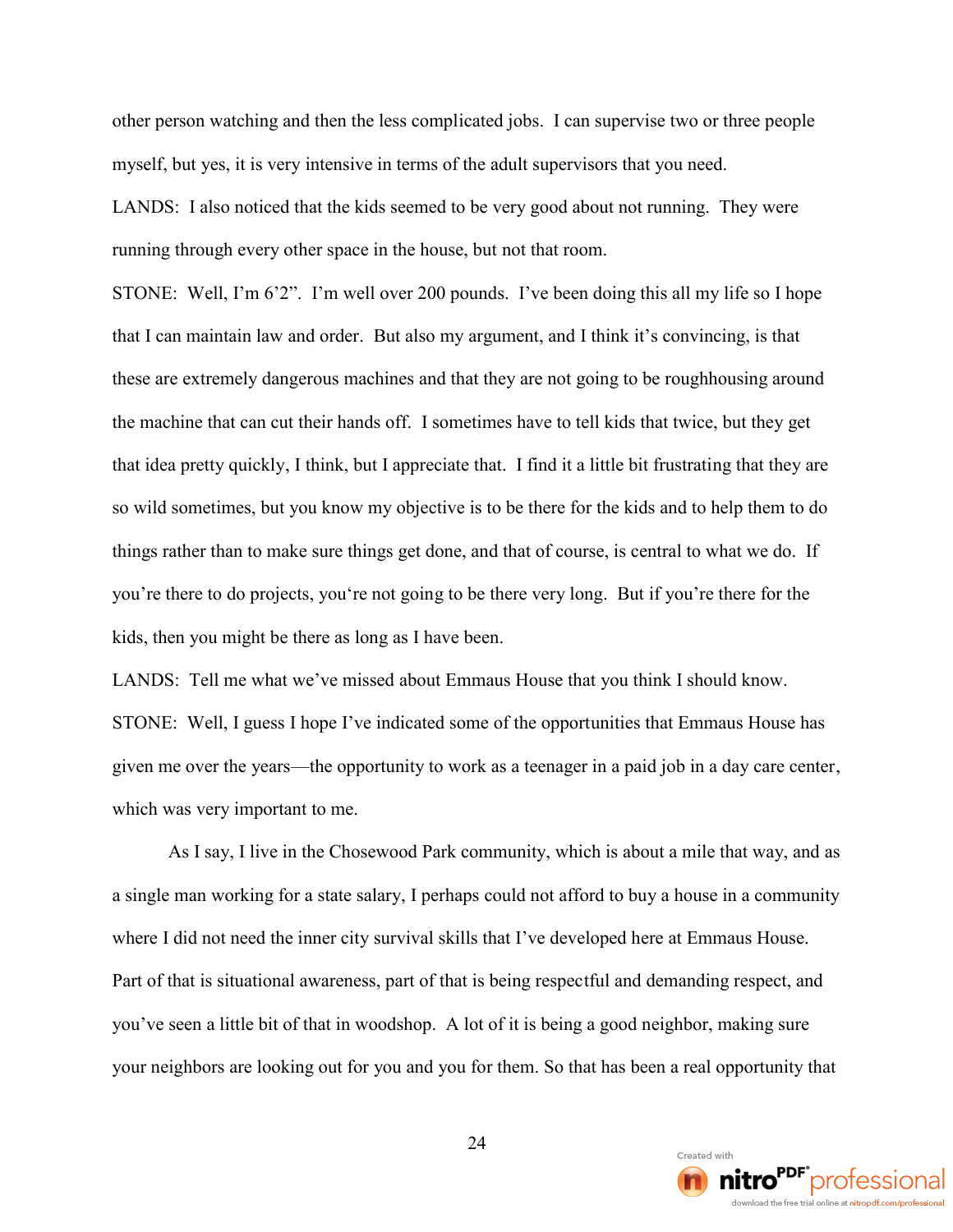Emmaus House has created—for me to be a homeowner in an Emmaus House-like community. And it's not by accident that I'm a mile from here. If I was much further, I would be further than I need to be (for one thing, I work right up the other end of Capitol Avenue right there), but if I was any closer, I would be closer than I need to be. There's a lot of back and forth between our two communities. Nick Martin was my neighbor at one point. I didn't know him by name, but I'd seen him around. Mae Helen's grandchildren lived over by me at one point. So there's a lot of back and forth between our two communities, but they are separate communities, although they are very similar. And I like the space of being in a different community but I like the interactions and, of course as I say, it's what I have learned at Emmaus House that has allowed me to become a part of that community, which is important to me. I guess I can't think of anything else we haven't covered.

LANDS: You had asked me earlier what was going to come out of the project. Do you have any ideas of how the history of Emmaus House could be used or developed?

STONE: Oh, I'm sure you're familiar with the book, *Everybody's Grandmother and Nobody's Fool*. It's the biography of a woman who was very much a part of our community and part of our struggle. In fact that's her picture right there. I think there's potential for something like that to come out of this. I would like to see something that was more popularly available than just, you know, a historical archive somewhere that very few people would want to wade through unless they were trying to condense it down some.

LANDS: Yes, even the book is hard to acquire now.

STONE: Is it?

LANDS: It's available on the used book markets, but again, that's not easy access. You know,